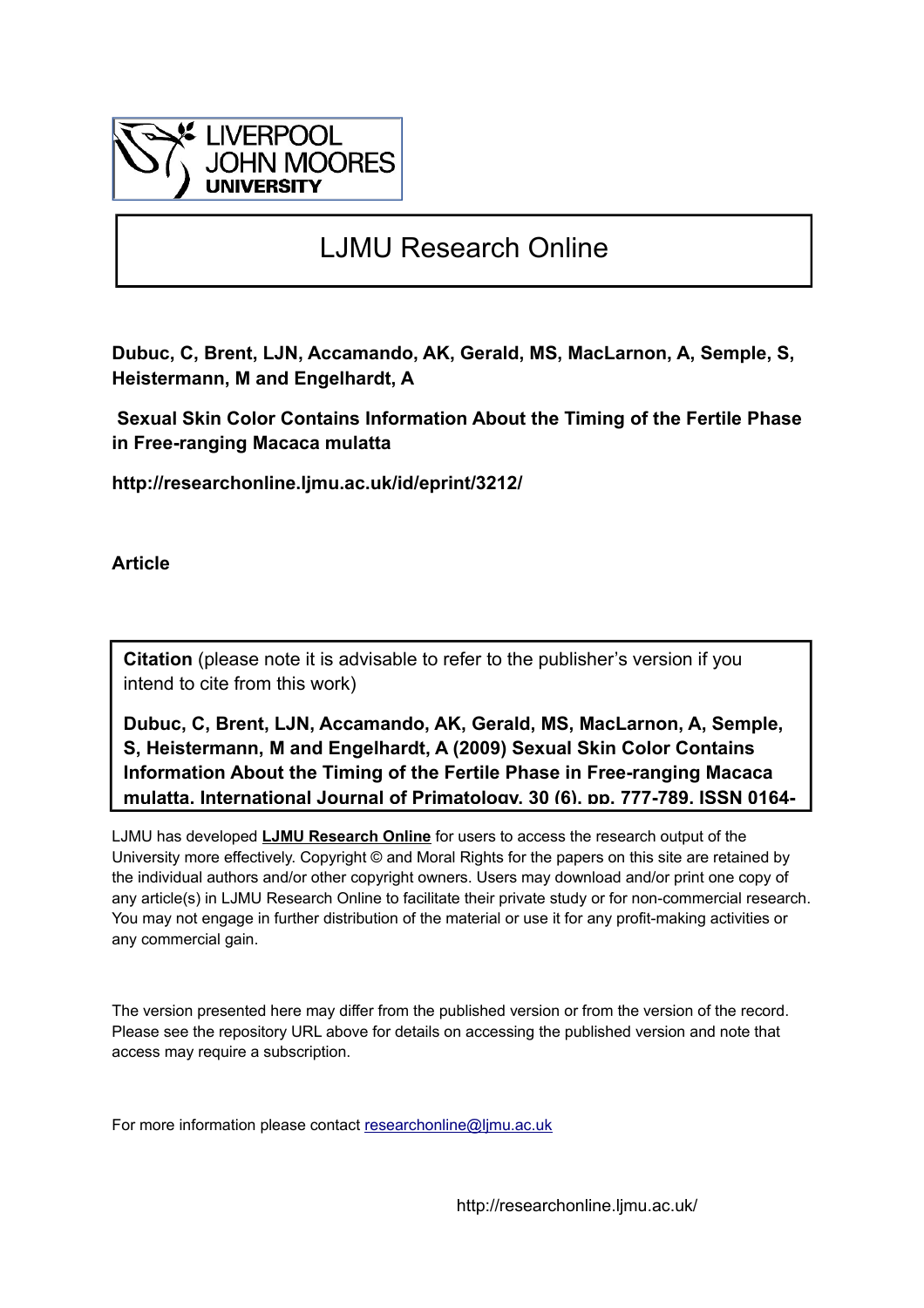| $\mathbf{1}$   | Title:                                                                                                                                      |
|----------------|---------------------------------------------------------------------------------------------------------------------------------------------|
| $\overline{2}$ | Sexual skin color contains information about the timing of the fertile phase in free-ranging                                                |
| 3              | rhesus macaques                                                                                                                             |
| $\overline{4}$ |                                                                                                                                             |
| 5              | Authors and affiliations:                                                                                                                   |
| 6              | Constance Dubuc <sup>1,2</sup> , Lauren J.N. Brent <sup>3</sup> , Amanda K. Accamando <sup>4</sup> , Melissa S. Gerald <sup>4,5</sup> , Ann |
| $\overline{7}$ | MacLarnon <sup>3</sup> , Stuart Semple <sup>3</sup> , Michael Heistermann <sup>2</sup> , Antje Engelhardt <sup>2</sup>                      |
| 8              |                                                                                                                                             |
| 9              | (1) Département d'anthropologie, Université de Montréal, Montréal, Québec, Canada;                                                          |
| 10             | (2) Department of Reproductive Biology, German Primate Centre, Göttingen, Germany;                                                          |
| 11             | (3) Centre for Research in Evolutionary Anthropology, Roehampton University, London, UK;                                                    |
| 12             | (4) Cayo Santiago, Caribbean Primate Research Center, University of Puerto Rico, Unit of                                                    |
| 13             | Comparative Medicine, Department of Medicine, Punta Santiago, Puerto Rico, USA;                                                             |
| 14             | (5) Department of Internal Medicine, University of Puerto Rico Medical School, San Juan, Puerto                                             |
| 15             | Rico, USA.                                                                                                                                  |
| 16             |                                                                                                                                             |
| 17             | Corresponding author:                                                                                                                       |
| 18             | <b>Constance Dubuc</b>                                                                                                                      |
| 19             | Département d'anthropologie, Université de Montréal, C.P. 6128, Succursale Centre-ville                                                     |
| 20             | Montréal, QC, H3C 3J7, Canada                                                                                                               |
| 21             | constance.dubuc@umontreal.ca                                                                                                                |
| 22             | Tel: 514-343-6111 ext. 3095; Fax: 514-343-2494                                                                                              |
| 23             |                                                                                                                                             |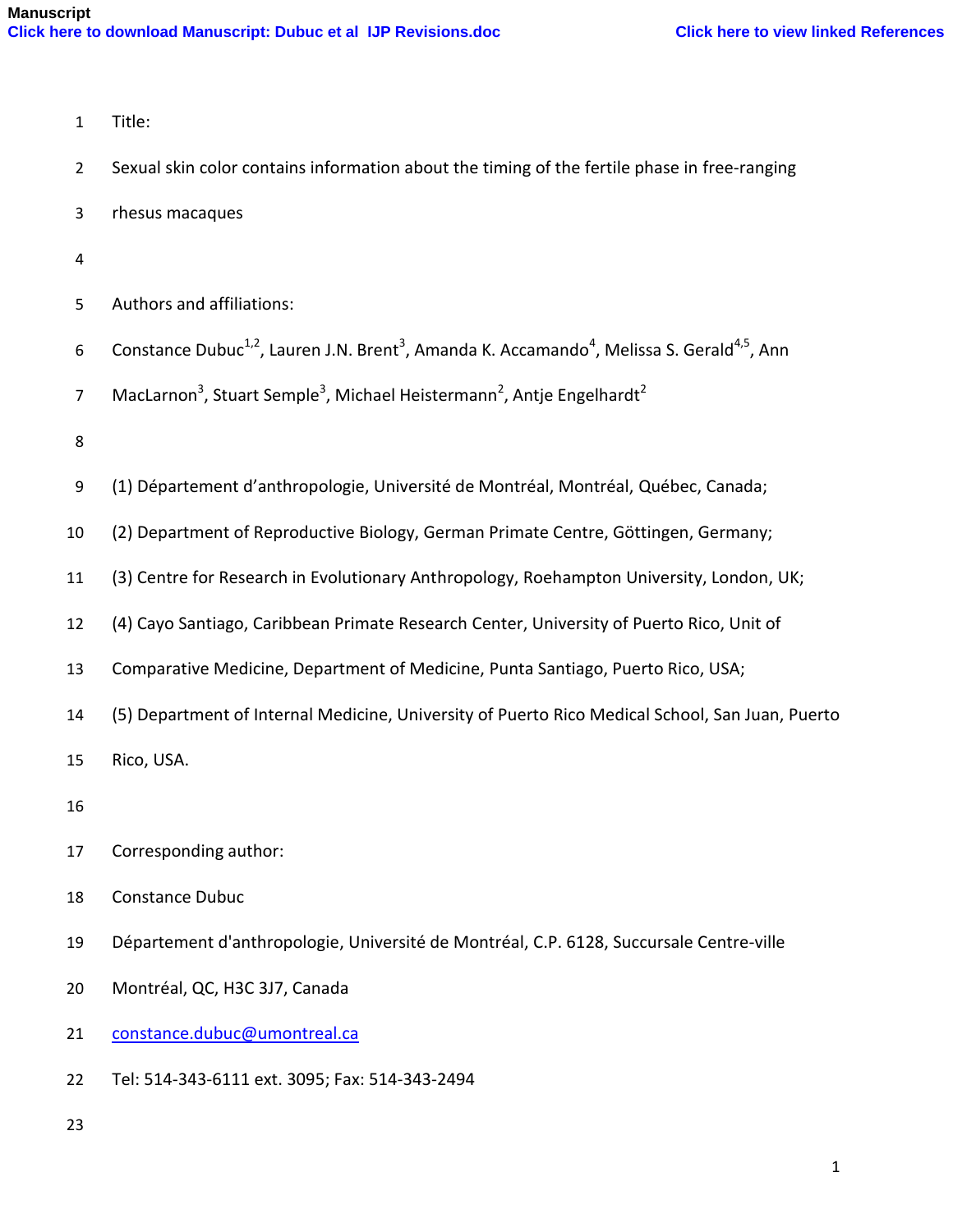ABSTRACT

 Females of several primate species undergo cyclical changes of their sexual skin, namely the 27 development of a swelling and/or a change in color. The relationship between within cycle probability of fertility and the size of sexual swellings is well established, but the only study to combine an objective measure of color with endocrinological data found no evidence that swelling color contains such information. To evaluate the role of female skin color in the context of sexual signaling further, we investigate whether changes in sexual skin color contain information about the timing of the fertile phase in rhesus macaques, a species in which adult females do not develop sexual swellings, but do express visually detectable changes in the skin color of the face and hindquarters. Using an objective and quantitative measure of color, along with detailed data on fecal progestogen and estrogen metabolite levels collected from 8 females of the Cayo Santiago colony, we show that the ratio of red to green (R/G) for facial and hindquarter skin significantly varies throughout the ovarian cycle. In addition, facial skin R/G is significantly higher during the 5-day fertile phase compared to the 5-day periods immediately 39 preceding or following this time, but no such pattern is found in hindquarter R/G. This suggests that skin color change in female rhesus macaques may potentially signal information about the within cycle probability of fertility to male receivers, but that only facial skin color may signal reliable information about its timing.

KEYWORDS

Sexual skin, color, fertile phase, fecal steroids, *Macaca mulatta*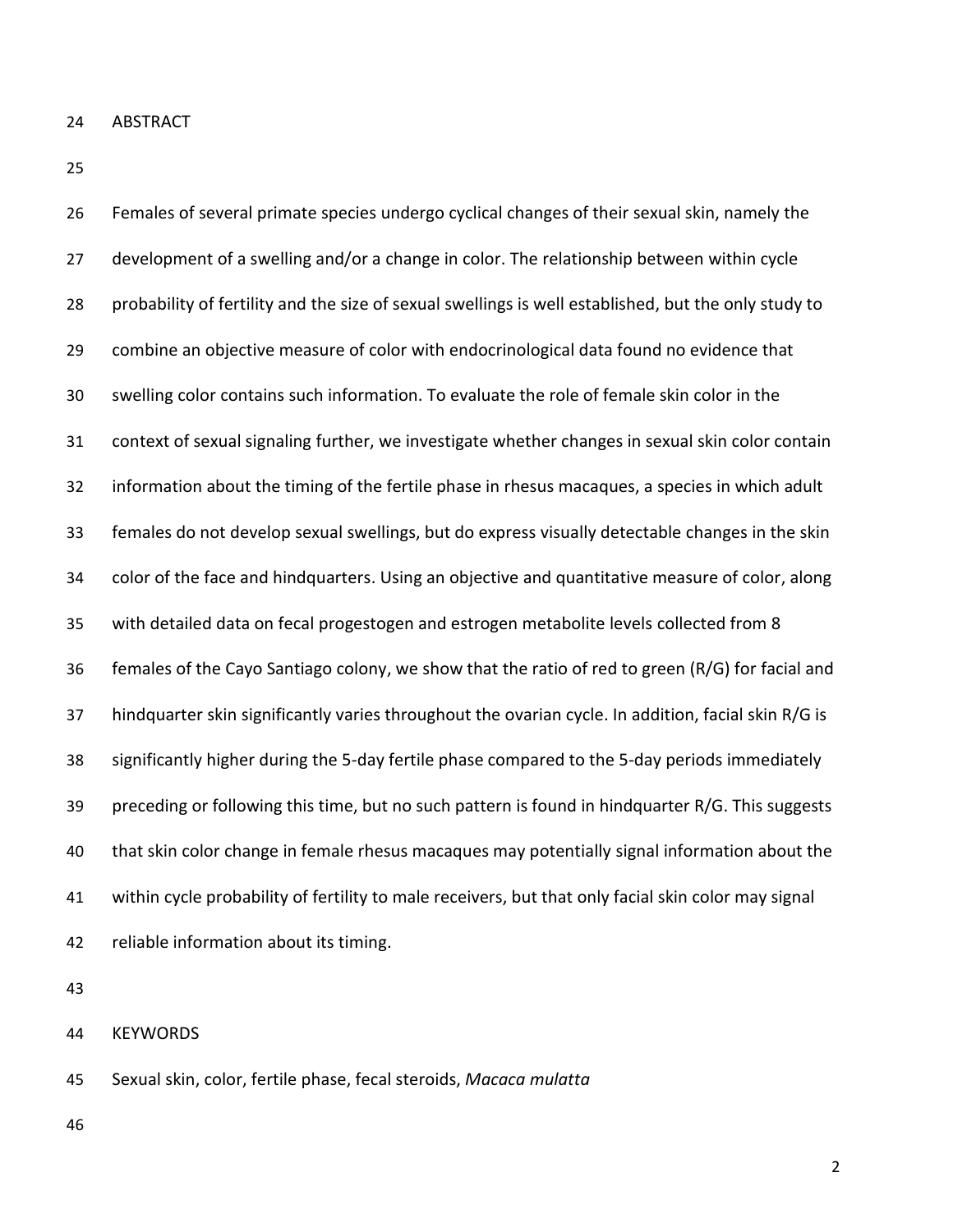INTRODUCTION

 In several primate species, there is variation over the ovarian cycle in the sexual skin of females, namely an increase in size ('sexual swelling') and/or change in color (Dixson 1983; Nunn 1999; Zinner et al. 2004). Among cercopithecines, the ancestral state appears to include changes in both the size and color of the skin of the anogenital region and its surrounding areas, and a lack of these traits is most likely due to secondary loss (Dixson 1983; 1998; Nunn 1999). Members of this subfamily who express changes in skin color, but who do not have sexual swellings, may therefore represent an intermediate evolutionary stage to a complete loss of sexual skin changes (Sillén-Tullberg and Møller 1993; Dixson 1998). All such species express skin color changes in the anogenital region (e.g. vervets, *Cercopithecus aethiops*, and patas monkeys, *Erythrocebus patas*; Dixson 1983; 1998), while some also express color change in ventral anatomical areas such as the chest and abdomen (gelada baboons, *Theropithecus gelada*: Matthews 1956; Alvarez 1973), as well as the face (e.g., rhesus macaques, *Macaca mulatta*: Zuckerman et al. 1938; Baulu 1976; Japanese macaques, *M. fuscata*: Fujita et al. 2004). Given that changes in the sexual skin of cercopithecines occur over the ovarian cycle, they may contain information regarding the within cycle likelihood of conception. Indeed, a relationship between the size of sexual swellings and the timing of the fertile phase is well established (e.g.,

*Macaca nigra*: Thomson et al. 1992; *M. tonkeana*: Aujard et al. 1998; *Pan troglodytes*: Deschner

et al. 2003; *M. fascicularis*: Engelhardt et al. 2005; *M. sylvanus*: Möhle et al. 2005; *Hylobates* 

*lar*: Barelli et al. 2007; *Papio cynocephalus*: Gesquiere et al. 2007; *Papio anubis*: Higham et al.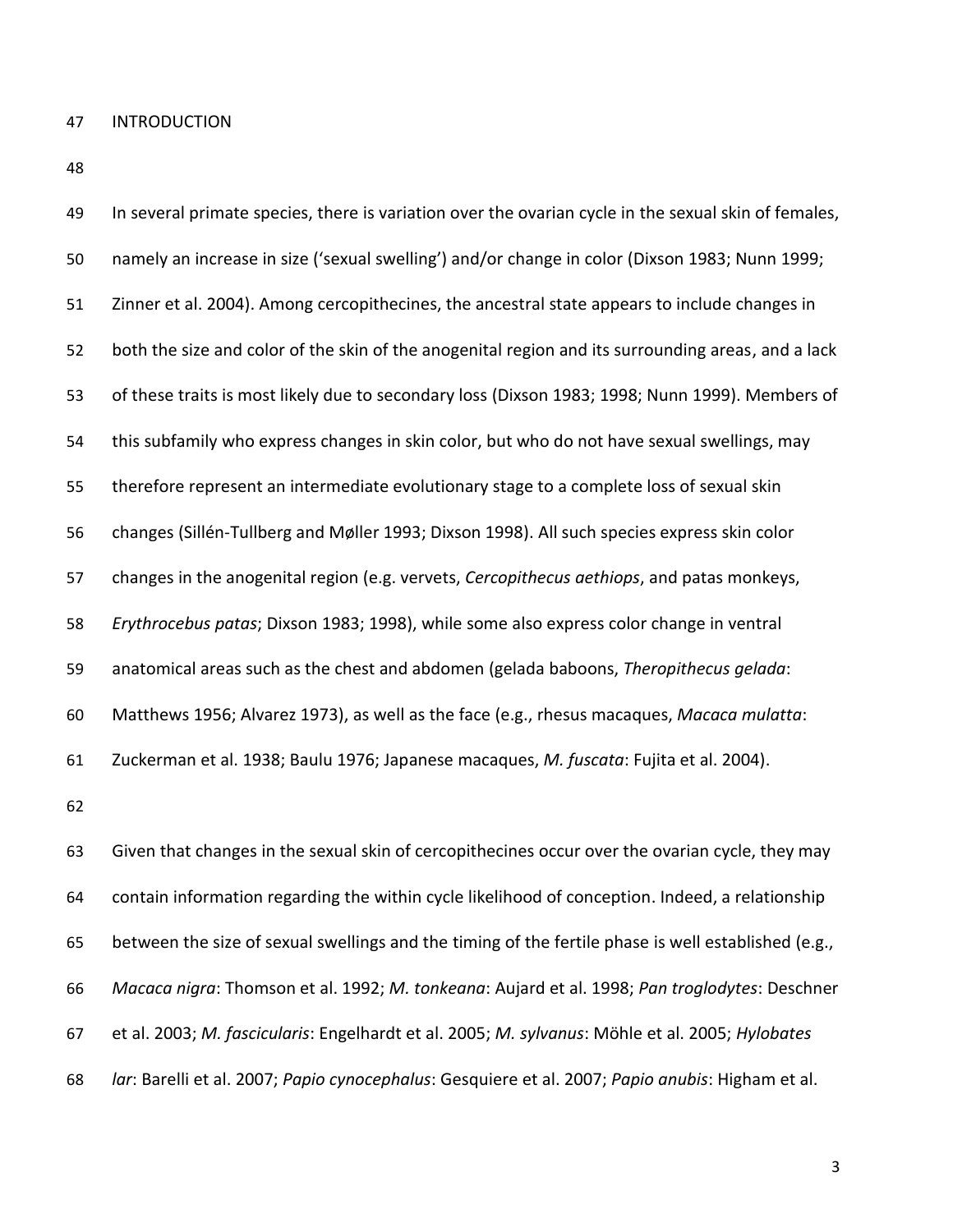2008). In contrast, few studies have investigated the potential link between female fertility and red skin coloration (Bradley and Mundy 2008), even though catarrhine species are trichromats and thus perceive red (reviewed in: Surridge et al. 2003; Waitt and Buchanan-Smith 2006), and red skin coloration has been proposed to be an important socio-sexual signal in these species (Changizi et al. 2006; Fernandez and Morris 2007). Of those studies undertaken, most lacked an objective means to quantify color (Czaja et al. 1977; Gauthier 1999; Fujita et al. 2004), endocrine information to determine the timing of the fertile phase (Setchell et al. 2006), or both of these elements (Matthews 1956; Alvarez 1973; Baulu 1976). The only study to date to combine an objective measure of color with endocrinological data found no evidence that anogenital skin color contains precise information regarding the timing of the fertile phase in olive baboons (*P. anubis*), a species with a prominent sexual swelling (Higham et al. 2008). To 80 our knowledge, no comparable analysis has been carried out on a species lacking a prominent 81 swelling. In order to evaluate the role of female skin color in the context of sexual signaling more fully, data for more species based on objective measures of color and detailed hormone profiles are therefore required, with special attention paid to species which do not have sexual swellings.

 Adult female rhesus macaques do not exhibit sexual swellings, but do express changes in the 87 skin color of the face and hindquarters (i.e. the anogenitals, legs, thighs, and base of the tail) which are very pronounced, ranging from pale pink to deep red, and clearly visible to human observers (Zuckerman et al. 1938; Carpenter 1942; Cleveland et al. 1943; Bernstein 1963; Baulu 1976; Czaja et al. 1977). There is some evidence to suggest skin color change in rhesus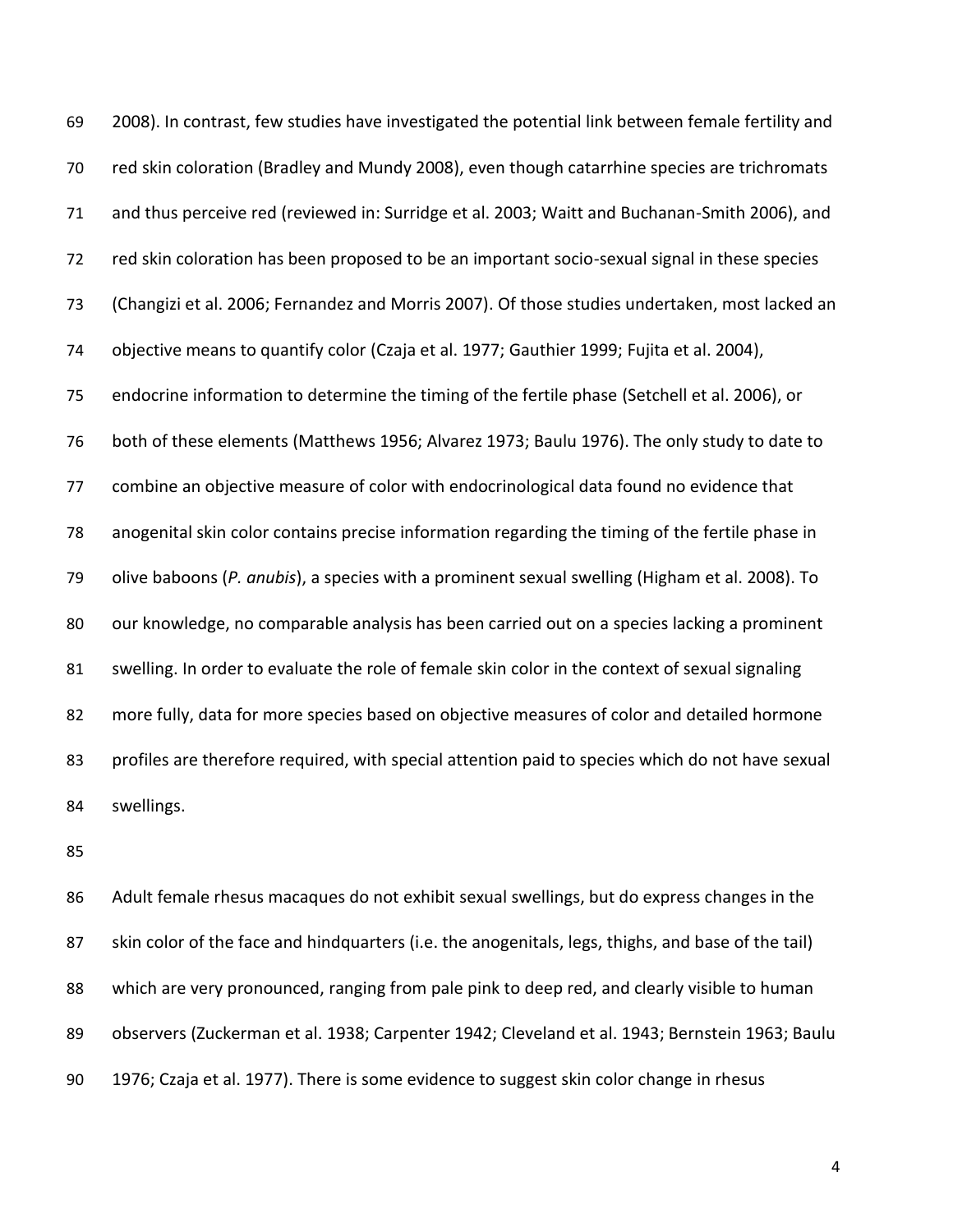macaques may contain information about when females are most likely to be fertile during the ovarian cycle. For example, estrogen, in addition to its reproductive role, regulates variation in blood flow directly under the skin in this species, which in turn causes changes to skin redness (Rhodes et al. 1997; reviewed in Dixson 1998). Moreover, male rhesus macaques are more attracted to redder skin as shown by experiments that recorded gaze durations toward images of adult females (Waitt et al. 2006; Gerald et al. 2009). The most direct evidence, however, comes from studies by Baulu (1976) and Czaja et al. (1977). Using subjective observer ratings of color intensity, and reproductive assessment via reproductive hormones (Czaja et al. 1977) or visual inspection of menstruation (Baulu 1976), these authors found that the hindquarters of captive females are reddest at mid-cycle (i.e. when females are more likely to be fertile). While these results are promising, in order to understand the relationship between skin color and the timing of the fertile phase in rhesus macaques, studies in which both reproductive status and color are quantified objectively are required. In this study, we combine an objective measure of color with detailed hormonal data to examine whether facial and hindquarter skin color of free-ranging adult female rhesus macaques varies over the course of the ovarian cycle in such a way as to reveal information

 about the timing of the fertile phase. This constitutes the first study of its type in nonhuman primates to investigate the potential role of skin color as a sexual signal in a species without a sexual swelling.

METHODS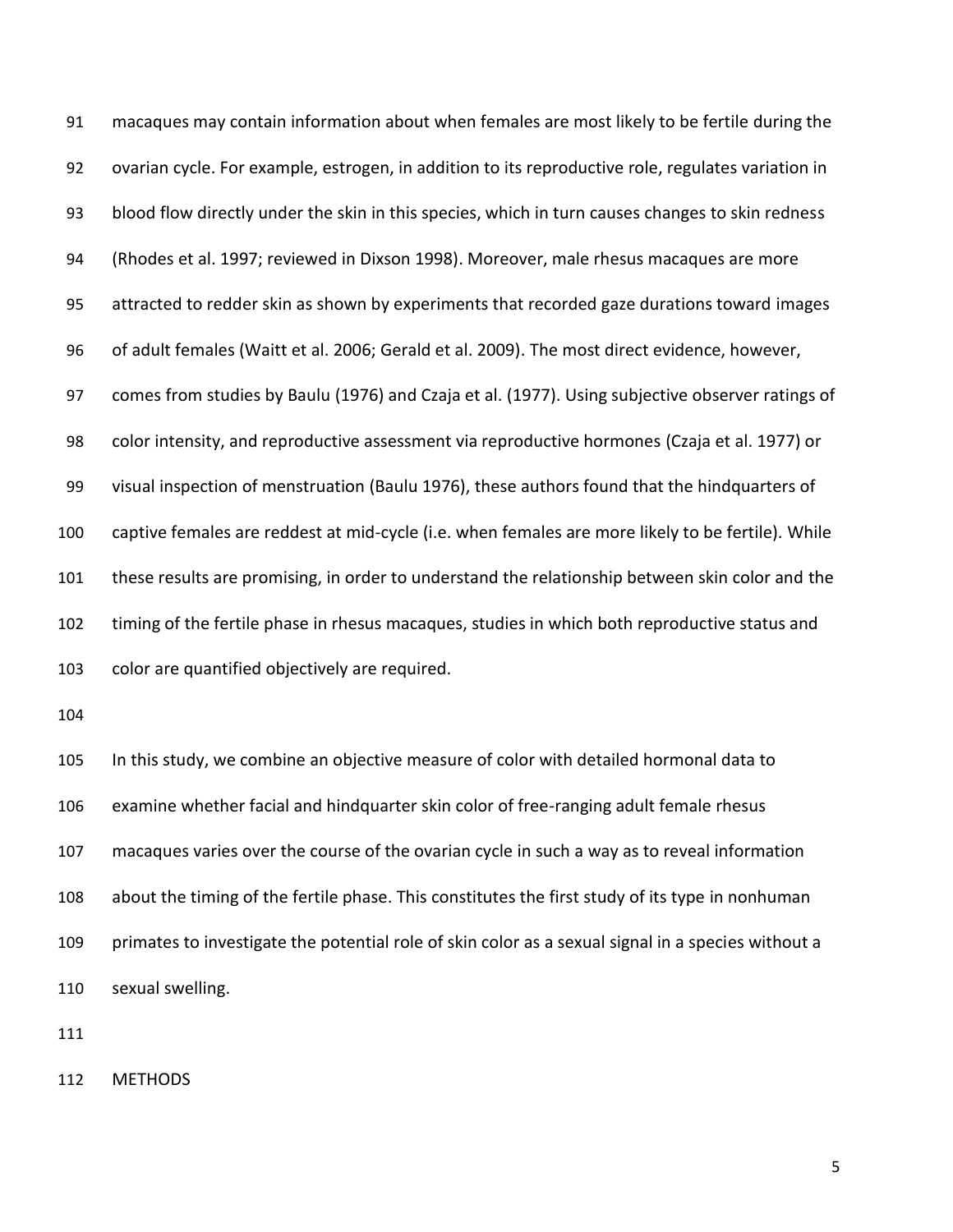| 114 |  |  | Study site and subjects |
|-----|--|--|-------------------------|
|-----|--|--|-------------------------|

| 116 | We studied free-ranging rhesus macaques on Cayo Santiago (Caribbean Primate Research                          |
|-----|---------------------------------------------------------------------------------------------------------------|
| 117 | Center, Puerto Rico). Data were collected during the peak of the mating season from April 22 <sup>nd</sup>    |
| 118 | to July 12 <sup>th</sup> , 2007. At the time of study, our focal group (Group 'V') comprised 22 adult females |
| 119 | (≥7 years old), 9 nulliparous females (3-5 years old) and 15-20 sexually active males (≥ 4 years              |
| 120 | old). Data presented in this paper are from 8 parous adult females (average age: 9.3 years,                   |
| 121 | range: 6-17) for which both sufficient fecal samples for assessment of the ovarian cycle, and                 |
| 122 | skin color data, were available. We analyzed 10 ovarian cycles for the face and 8 for the                     |
| 123 | hindquarters. Of the 10 cycles used, 5 were conceptive (as indicated by maintenance of                        |
| 124 | elevated PdG levels for more than 4 weeks and/or occurrence of birth).                                        |
| 125 |                                                                                                               |
| 126 | Assessment of skin coloration                                                                                 |
| 127 |                                                                                                               |
| 128 | We used digital images of subjects' faces and hindquarters to quantify color. Images were                     |
| 129 | captured using a Canon EOS Digital Rebel XTi camera with a 10.1 megapixel CMOS censor and                     |
| 130 | an EF28-135mm f/3.5-5.6 IS USM lens. Photographs were taken in RAW format and converted                       |
| 131 | to 16-bit TIFF files for analysis. We attempted to capture all images straight on (i.e. directly              |
| 132 | facing the camera). Images were captured approximately 1-3 meters from subjects with the                      |
| 133 | flash disabled and with the shutter speed and aperture size determined automatically by the                   |
| 134 | camera. Images were collected between 7:30AM and 10:30AM, a time period leading up to and                     |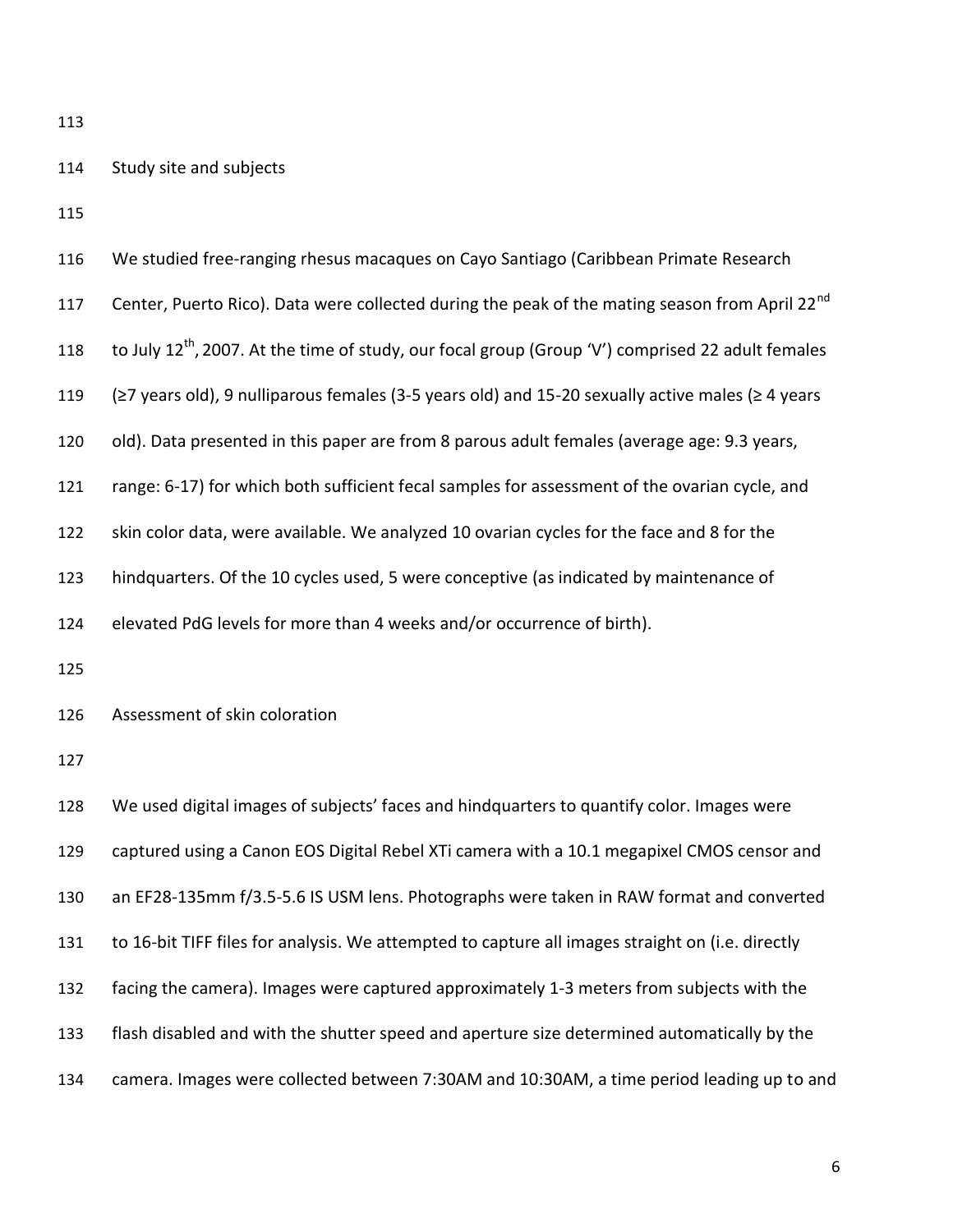following the distribution of commercial food by CPRC employees and characterized by feeding behavior and general activity (e.g. traveling, vigilance). Images of subjects in locations that were unevenly or heavily shaded, as well as those in full sunlight, were avoided.

 Immediately following the capture of an image, a second photograph was taken of a color rendition chart (GretagMacbeth ColorChecker, hereafter 'color chart'). Color charts were placed 141 in the same location as the subject, and were photographed under the same lighting conditions using the same shutter speed and aperture size as for the subject image (Higham 2006; Bergman and Beehner 2008; Higham et al. 2008). The color chart consists of 24 colored squares of known and varying reflectance. Following Bergman and Beehner (2008), we adjusted subject images according to the known values of their corresponding color charts using the inCamera plug-in (Pictocolor Corporation, v. 4.0.1) for Adobe Photoshop (CS2, 9.0.1). This technique allows comparisons of color data between images captured under different lighting conditions and with different camera settings. To verify whether our method measures color accurately, we tested our outputs for a linear relationship to light intensity and determined whether the reflectance values of the 3 color channels were equal (Stevens et al. 2007; Stevens et al. this issue). To achieve this, we measured the red, green and blue (R, G and B) reflectance values for each of the 6 gray colored squares of 10 adjusted color chart images. Linear regressions of the measured R, G and B values 155 and the known reflectance values of the grey squares yielded an  $R^2$  of 1.0 for all 3 color channels. The absolute difference between measured reflectance values of R, G and B was in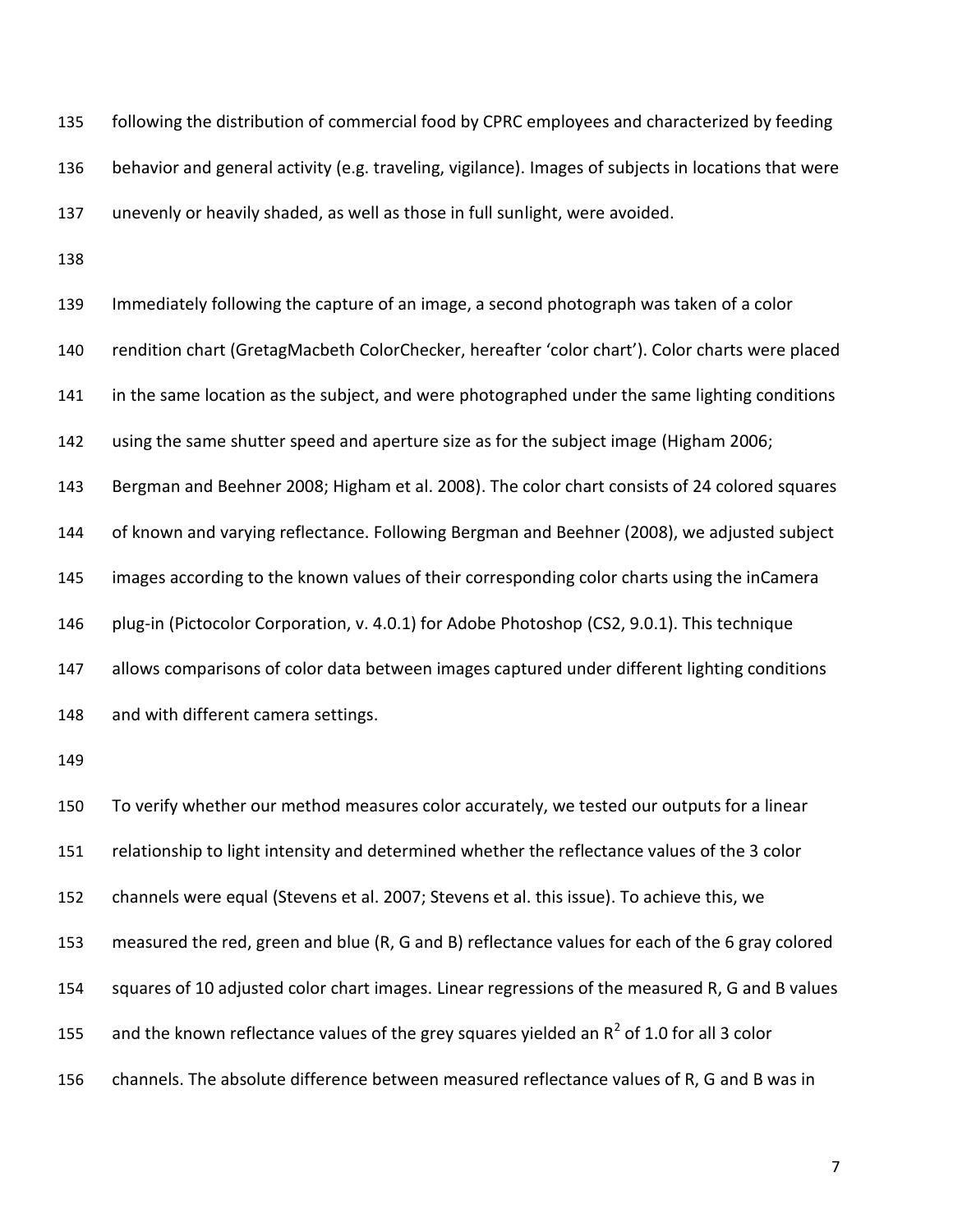the range of 0-2 (out of a maximum possible difference of 255) with a mean (+/- SD) difference 158 of 0.52  $\pm$  0.64. Based on these findings, we concluded our method measures color accurately. 

 Color was measured in 10x10 pixel areas from 3 pairs of points on the face, and from 1 pair of points on the hindquarters in pre-defined locations to ensure consistency between individuals (Figure 1). One pair of points on the face was measured in the middle of the canthal eye region (i.e. the outer corner of the eye; see Figure 1). A second pair of points was measured in the upper cheek region; we selected this point to lie midway along an imaginary line extending horizontally from the hairline to another line, which was extended vertically from the inner corner of the eye to the outer edge of the nostril. We chose the third pair of points to lie midway along a line extending horizontally from the outer edge of the nostril to the hairline. For the hindquarters, we measured color from 1 point directly underneath each of the ischial callosities. These points were all easily identified in straight on and slightly angled images. When a point could not be selected, either because it was obstructed by an object (e.g. a tree branch) or because of the angle of the image, the point was discarded. We determined mean R, G and B values for each point (Jasc Paint Shop Pro 7) and from these calculated mean values for the face and hindquarters. Following Bergman and Beehner (2008), we used the ratio of R to G (hereafter, 'R/G') to assess changes in skin color.

Assessment of the ovarian cycle and definition of the fertile phase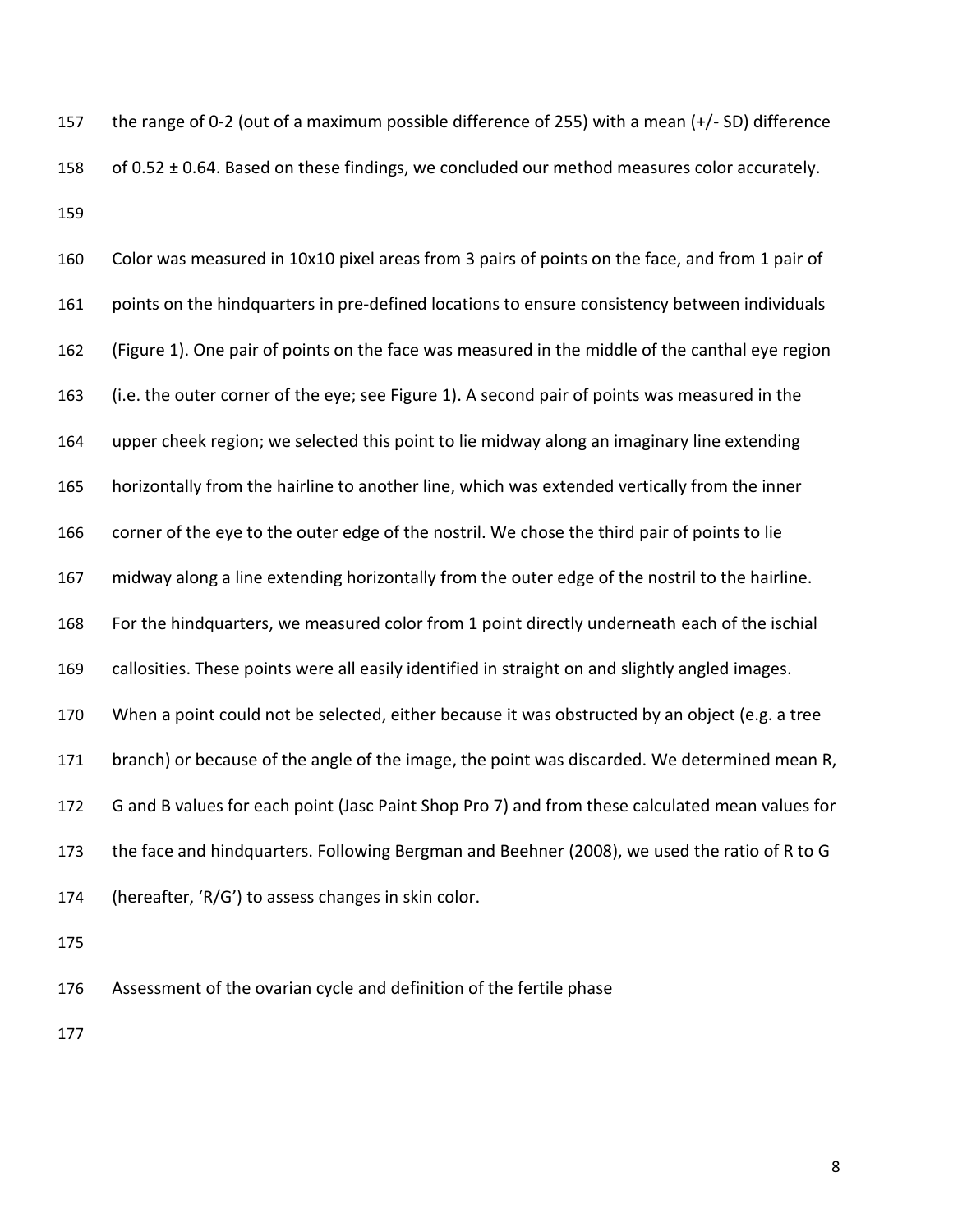We collected a median of 31 fecal samples per focal female during the period of image collection (range: 14-42), with samples collected on average every 2.7 days (range: 1.9-5.8). We collected samples directly after defecation and discarded those that were contaminated with urine. We homogenized fecal boluses and placed 0.5-2 g in individual polypropylene tubes. Samples were kept on ice until they were returned to the field station at the end of the observation day where they were stored at -20°C. Samples were shipped on dry ice to the German Primate Center for hormone analysis.

 Prior to hormone analysis, fecal samples were lyophilized and pulverized (Heistermann et al. 1993) and an aliquot of the fecal powder was extracted with 3 ml of 80% methanol in water (Heistermann et al. 1995). The sample extracts were centrifuged (3000 rpm, 5 min) and supernatants were stored at -20°C until assay. Fecal extracts were measured for progestogen and estrogen metabolites using microtiterplate enzymeimmunoassay (EIA) for pregnanediol glucuronide (PdG) and estrogen conjugates (E1C). These assays are described in detail by Heistermann et al. (1995), and have both been successfully used for monitoring female reproductive status and the timing of ovulation in macaque species (Shideler et al. 1993; Fujita et al. 2001; Heistermann et al. 2001). As shown in Figure 2, both assays were highly successful in yielding the typical patterns of estrogen and progestogen during the ovarian cycle in rhesus macaques, from which timing of ovulation and the fertile phase could be reliably deduced (see below). Sensitivity of the assays at 90% binding was 12.5pg for PdG and 1.0pg for E1C. Inter- assay coefficients of variation determined from quality controls were 10.6% (high, N=37) and 14.9% (low, N=37) for PdG, and 11.4% (high, N=27) and 14.6% (low, N=27) for E1C. Intra-assay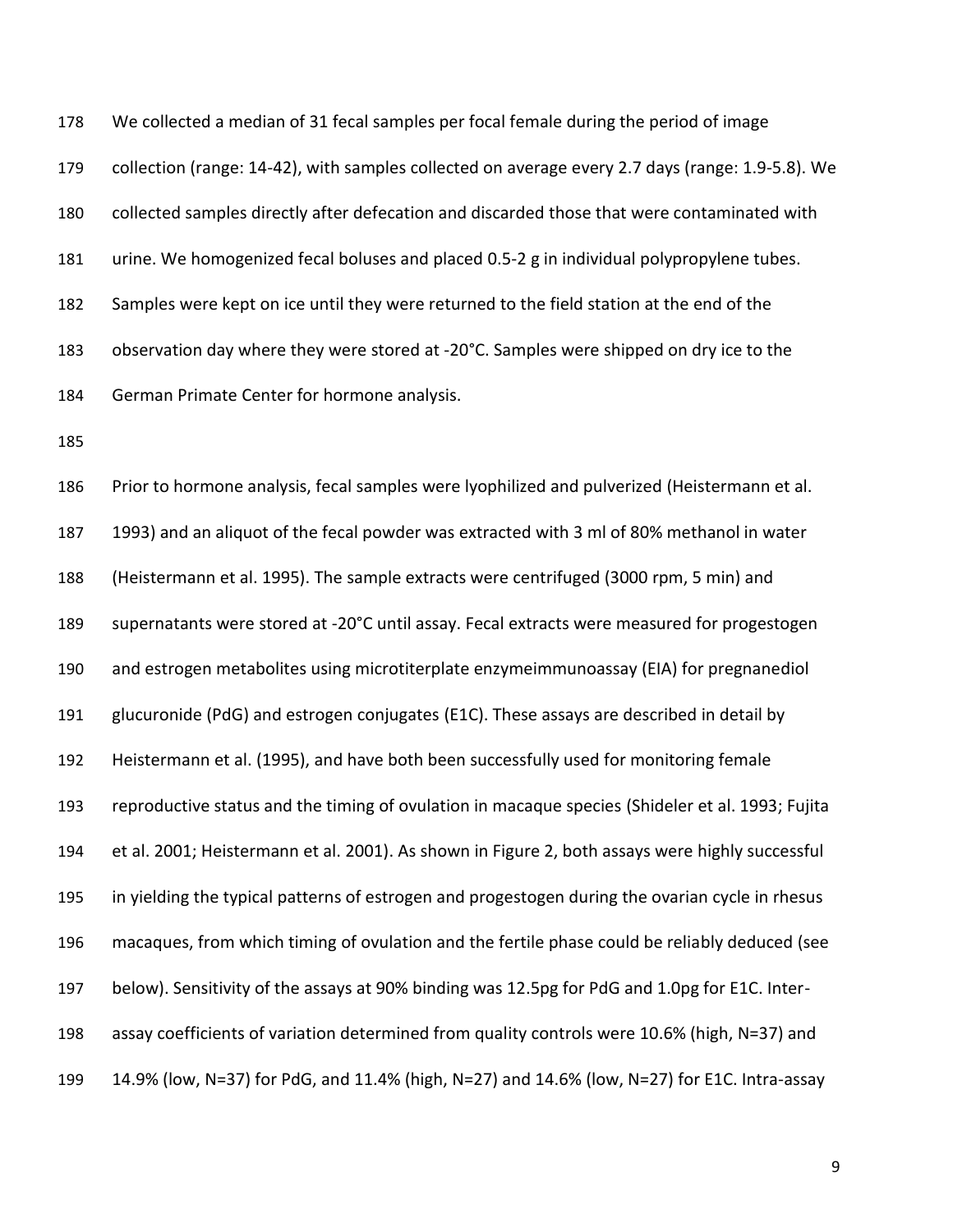coefficients of variation were 7.2% (high, N=16) and 9.4% (low, N=16) for PdG and 5.3% (high, N=16) and 7.7% (low, N=16) for E1C.

 Fecal progestogen metabolite profiles were used to determine the dates when ovulation most likely occurred (the 'ovulation window'). Ovulation was considered to have occurred when PdG concentrations rose above a threshold of the mean plus 2 standard deviations of 3 to 5 preceding baseline values, and maintained at this level for at least 3 consecutive samples (Jeffcoate 1983; Heistermann et al. 2001). On the basis of a time lag of 24-56h in the excretion of reproductive hormone metabolites in the feces of macaques (Shideler et al. 1993) and to account for life span of the oocyte (France 1981; Deschner et al. 2003; Higham et al. 2008), we defined the most likely days of ovulation as days -2/-3 relative to the defined PdG rise (Heistermann et al. 2001; Engelhardt et al. 2004; Brauch et al. 2007) and set the last day of this ovulation window as day 0 (Figure 2). Following Bosu et al. (1973), we set the length of the ovarian cycle at 28 days (Figure 2). The fertile phase was defined as a 5 day period including the 214 2 day ovulation window and the 3 days preceding it to account for sperm life span in the female tract (Behboodi et al. 1991; Wilcox et al. 1995). The 5 days preceding and the 5 days following 216 the fertile phase were referred to as pre- and post-fertile phases (Figure 2). Data analysis and statistics

 Only cycles for which the frequency of fecal sample collection during the periovulatory period allowed us to estimate the fertile phase reasonably reliably (i.e. a maximum of a 3-day gap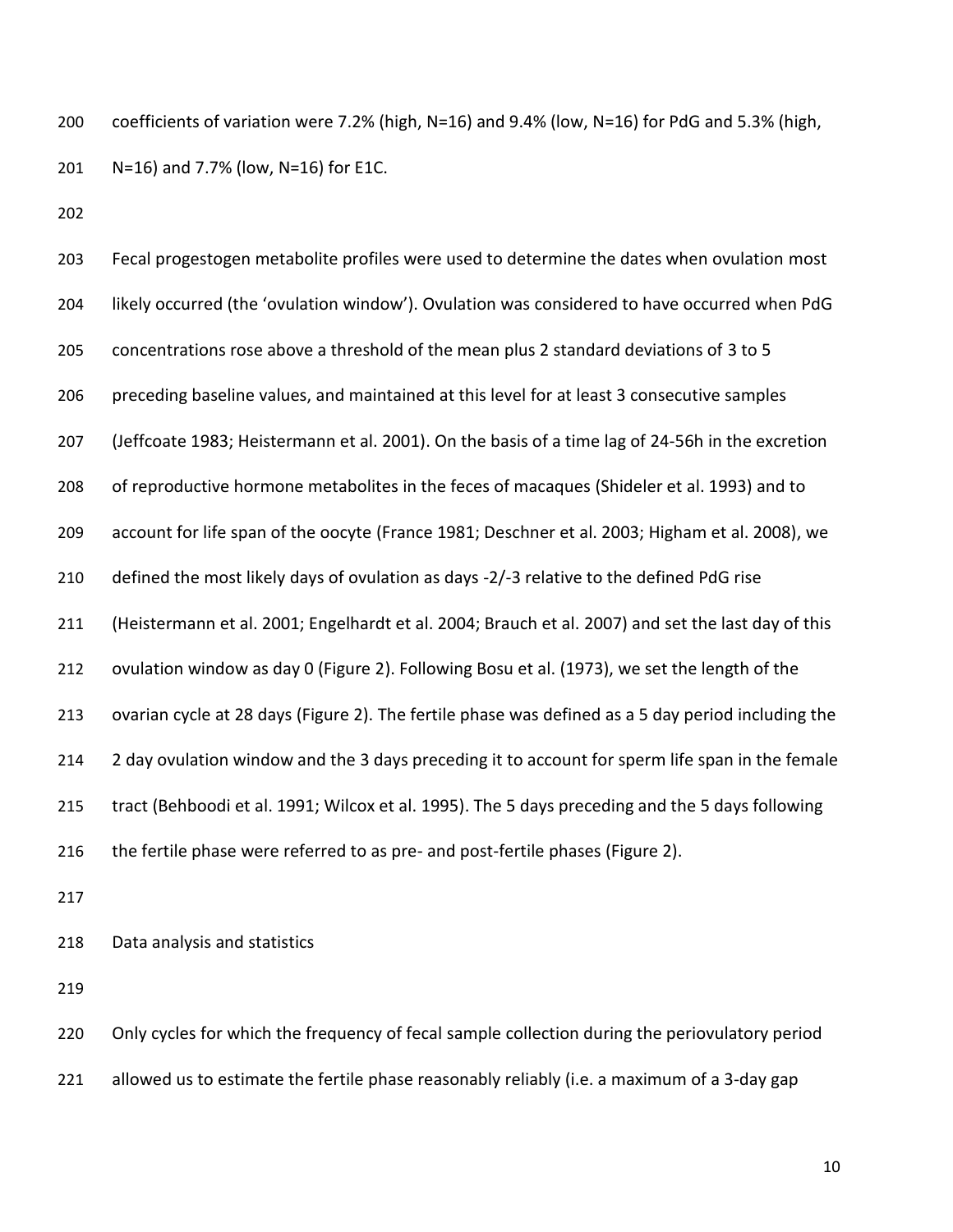between the day of the PdG rise and the previous sample; median: 2, range: 0-3) and for which at least one picture was available per phase were included in the analyses. We used a total of 10 cycles for the face (2 cycles for 2 females, 1 cycle for 6 females) and 8 for the hindquarters (1 cycle per female) for the analysis. A median of 12 images were available per 28-day ovarian cycle for facial skin (range: 10-15) and 11 for hindquarter skin (range: 7-14).

 We performed general linear mixed models (GLMM) to examine whether R/G varies in such a way as to reveal information about the timing of the fertile phase. GLMM is an extension of the general linear model that accounts for repeated measurements of the same subject and for unbalanced sample size by including random factors in the model. We analyzed the effect of a continuous fixed variable, "day to estimated fertile phase" on R/G values and included "female identity" and "cycle number" as nested random factors. In this analysis, the 5 days of the fertile 234 phase were all numbered 0; the day directly preceding the fertile phase was labeled day -1, the day directly following it labeled day 1, and so on (Higham et al. 2008; 2009). First, we tested whether R/G throughout the 28-day ovarian cycle follows a quadratic curve (i.e. highest values reached at mid-cycle when the fertile phase occurs). Because GLMMs test for linear relationships, we squared the numbers of the scale "day to estimated fertile phase" (Higham et al. 2008; 2009). Next, in order to verify whether R/G values were higher during the fertile phase compared to each of the other 2 phases, we tested the effect of the "day to estimated fertile 241 phase" on R/G values during the 10-day periods spanning 2 of the 3 defined phases (fertile vs. pre-fertile, and fertile vs. post-fertile). Given potential problems associated with GLMMs and small samples sizes as ours, we also carried out non-parametric statistics (Friedman tests with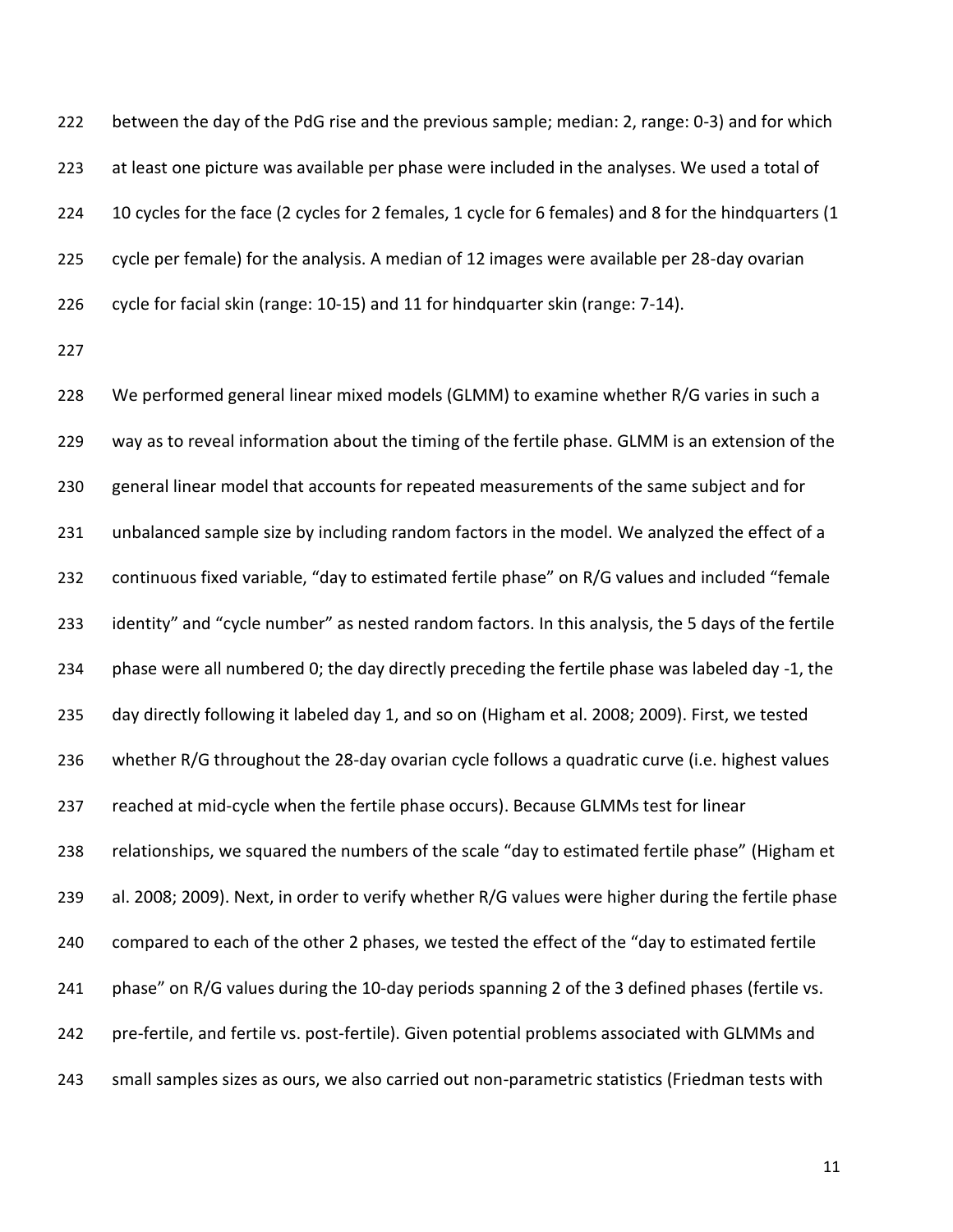| 244 | post-hoc Wilcoxon signed-rank tests) using one cycle per female (the cycles for which R/G data      |
|-----|-----------------------------------------------------------------------------------------------------|
| 245 | was available for both facial and hindquarter skin) to confirm our results. The two types of        |
| 246 | analysis gave results with similar levels of statistical significance and we therefore present only |
| 247 | the results of the GLMMs here. Statistical analyses were undertaken in SPSS 17.0. All statistical   |
| 248 | analysis were two-tailed and significance levels set at p<0.05.                                     |
| 249 |                                                                                                     |
| 250 | <b>RESULTS</b>                                                                                      |
| 251 |                                                                                                     |
| 252 | R/G of both the face and the hindquarters varied significantly throughout the ovarian cycle         |
| 253 | when the entire 28 days of the cycle were considered; R/G values rose as the probability of         |
| 254 | fertility increased and fell as the probability of fertility decreased (facial skin: F=13.914,      |
| 255 | p<0.001; hindquarter skin: F=5.977, p=0.017; Figure 3). Facial R/G was significantly higher         |
| 256 | during the fertile phase compared to the 2 other phases (fertile vs. pre-fertile: F=23.257,         |
| 257 | p<0.001; fertile vs. post-fertile: F=8.958, p=0.005), but no such pattern was found for             |
| 258 | hindquarter R/G (fertile vs. pre-fertile: F=2.932 p=0.097; fertile vs. post-fertile: F=4.102,       |
| 259 | p=0.053)(Figure 4).                                                                                 |
| 260 |                                                                                                     |
| 261 | <b>DISCUSSION</b>                                                                                   |
| 262 |                                                                                                     |
| 263 | Using an objective and quantitative measure of color, along with estimates of ovulation date        |
| 264 | based on measurements of fecal progestogen and estrogen metabolite levels, we have shown            |

that red skin coloration (R/G) for two regions of free-ranging female rhesus macaque sexual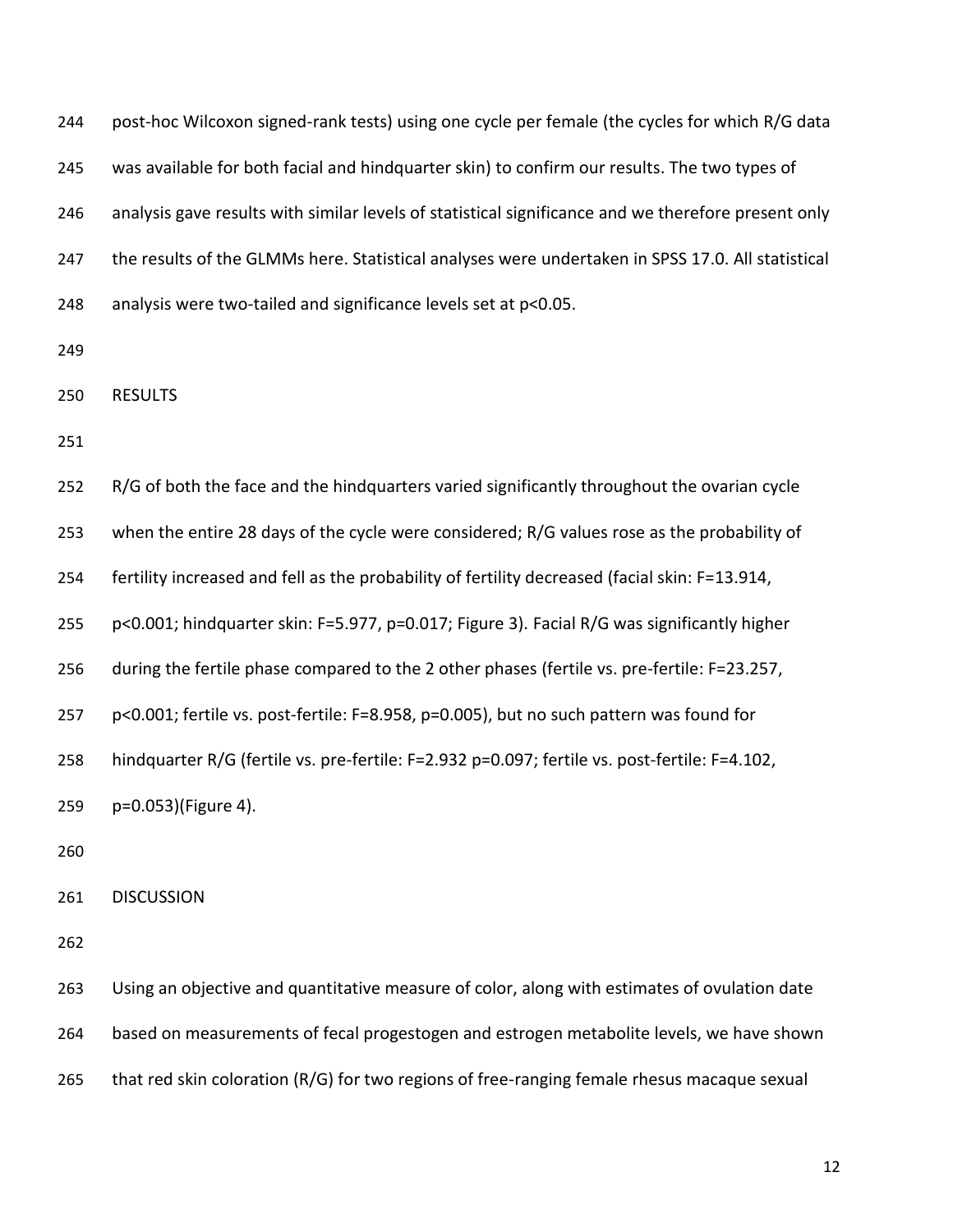skin significantly varies throughout the ovarian cycle in such a way that R/G values increase as the probability of fertility rises. Facial R/G values were significantly higher during the fertile phase compared to the 5-day periods immediately preceding and following it, but such a pattern was not found for hindquarter R/G. Therefore, although sexual skin color appears to contain general information about the probability of fertility during the ovarian cycle in rhesus macaques, only facial skin color seems to contain more reliable information about its timing. Skin color in this species, which lacks a prominent swelling, therefore appears to contain similar information about the timing of the fertile phase as has been shown for swelling size in other catarrhine primates (graded-signal hypothesis: Nunn 1999; e.g., Deschner et al. 2004; Brauch et al. 2007; Higham et al. 2008).

 Previous descriptive studies using subjective color measures have also reported that hindquarter color varies throughout the ovarian cycle and is most intense during mid-cycle (the presumed time of the fertile phase) in single-caged rhesus macaque females (Baulu 1976; Czaja et al. 1977). Our results suggest that the period during which the highest R/G values are reached includes, but might exceed, the fertile phase and thus only contains partial information regarding its timing. In the only other study to combine detailed hormonal data with an objective measure of hindquarter sexual skin color, Higham et al. (2008) showed that, in olive baboons, the color of the sexual swelling does not contain information regarding the timing of 285 the fertile phase. Although more studies are needed, it appears that in cercopithecines, color changes in the skin of the anogenital region and its surrounding areas contain some information regarding the probability of fertility, but perhaps only in the absence of sexual swellings.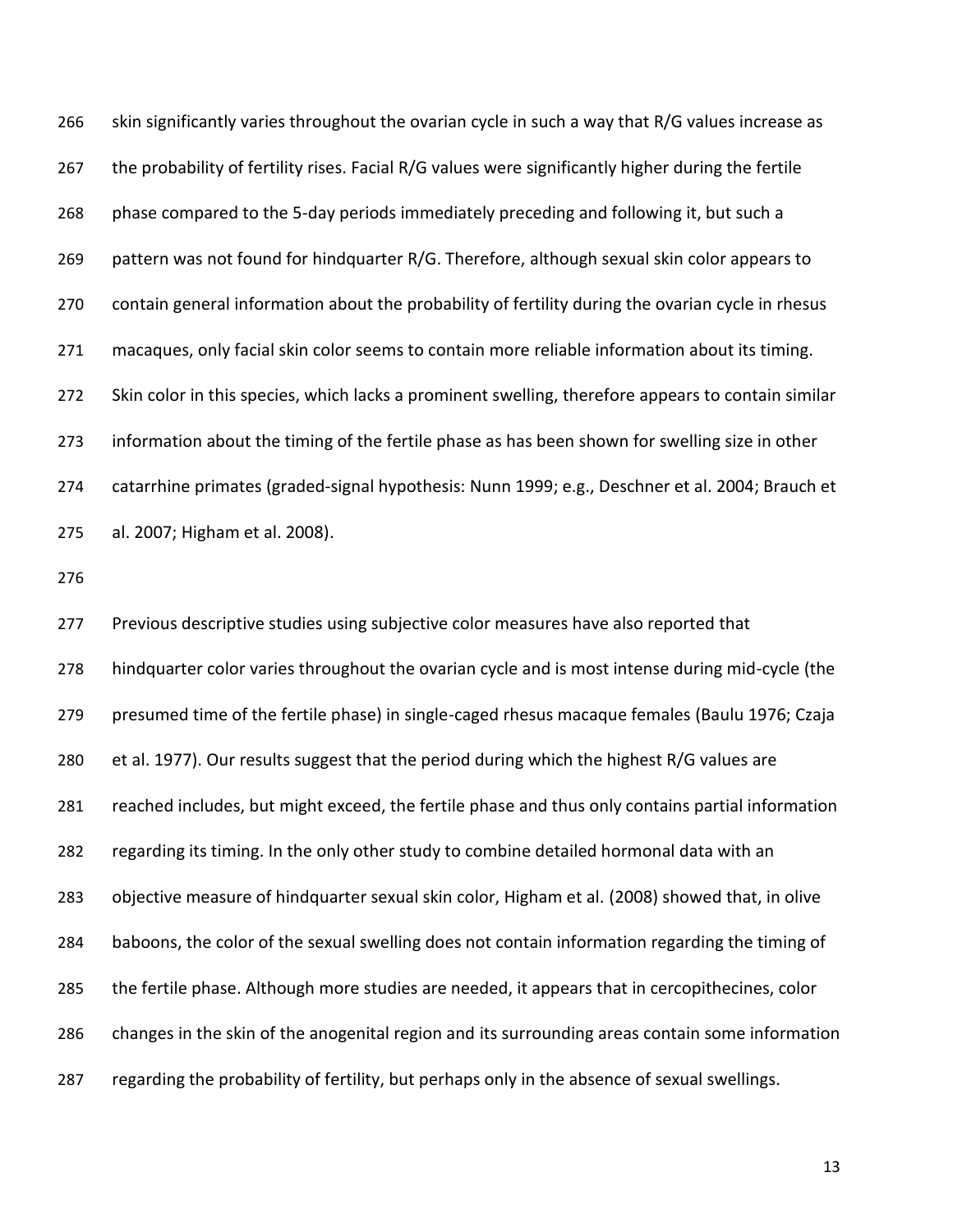In addition to color in the hindquarters, Baulu (1976) also examined facial coloration in rhesus macaques and found that it did not show cycle-related changes. In contrast, our results suggest that facial color change contains reliable information about the timing of the fertile phase in 292 this species. The discrepancy between these studies may be attributed to the accuracy of measurements. Baulu (1976) measured color based on weekly observer ratings and estimated the timing of ovulation from menstruation date, both of which might not produce reliable data. Our results for facial coloration are in accord with studies in other primate species: facial skin was reddest during the periovulatory period of Japanese macaques (Fujita et al. 2004) and mandrills (*Mandrillus sphinx*; Setchell et al. 2006), although it should be noted that these studies used either an objective measure of color (Setchell et al. 2006) or reproductive status (Fujita et al. 2004), but not a combination of the two. More studies using objective measures to investigate the role of color change as a sexual signal in areas outside the anogenital region are clearly needed.

 In order to establish whether skin color change in rhesus macaques acts as a signal of the timing of the fertile phase, it is crucial to determine whether males can perceive and interpret the information contained therein (Snowdon 2004; Maynard-Smith and Harper 2005). An effective way to achieve this is with an experimental approach that examines the impact of skin color variation on male behavior in isolation from other potential signals and cues of female reproductive status (e.g. female behaviors; Engelhardt et al. 2005). In pioneering experiments, Waitt et al. (2006) showed that single-caged rhesus macaque males gaze longer at red than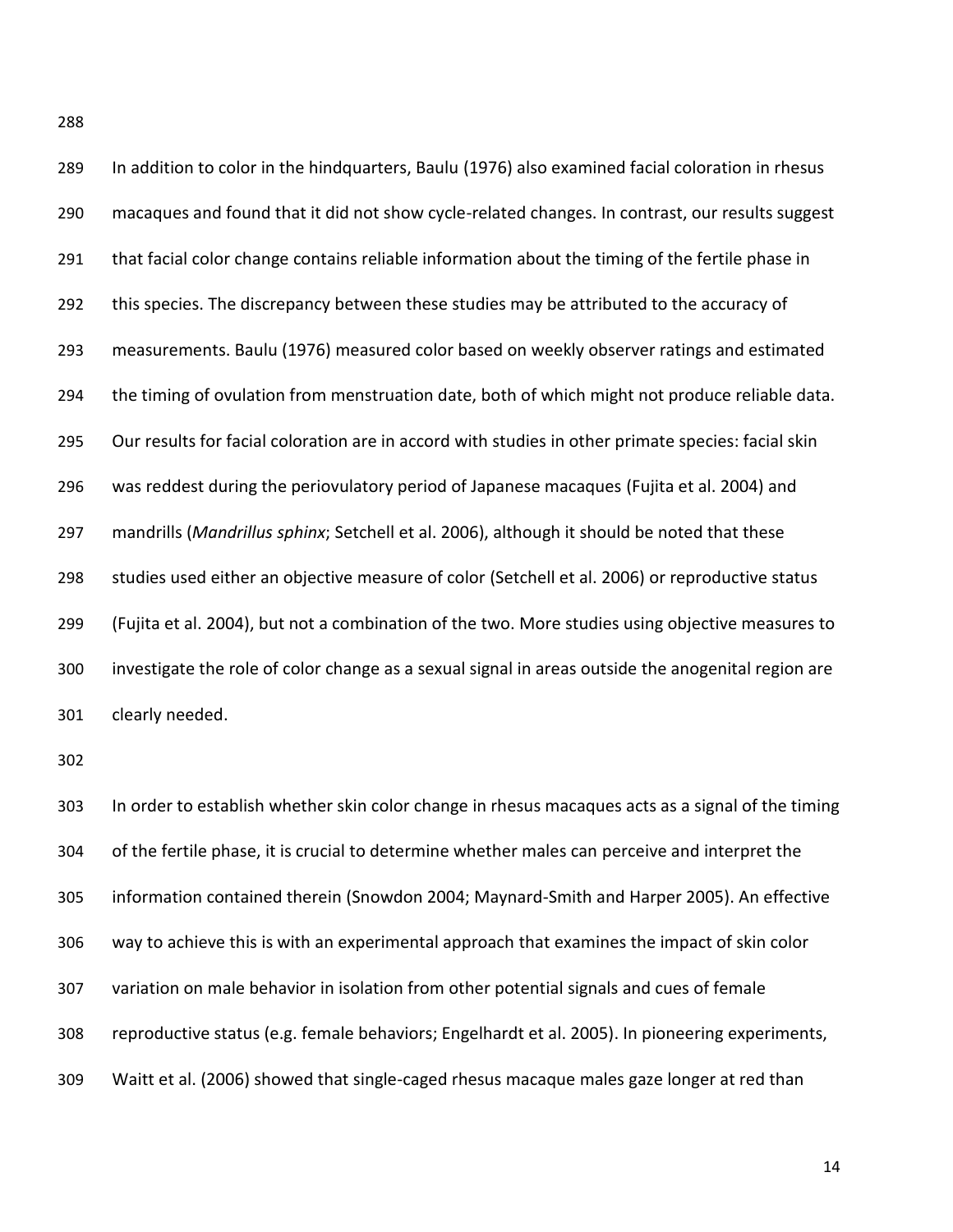non-red images of female hindquarters (but showed no difference for female faces), while Deaner et al. (2005) found no effect of skin redness in the motivation of rhesus macaque males (as measured by juice sacrifice) to view female faces or hindquarters. As detailed reproductive hormone data were unavailable in these two experiments, it is unknown exactly what stage of the ovarian cycle the images used represented, which could have influenced results. Male rhesus macaques do pay selective attention to red color associated with pregnancy in images of female faces (Gerald et al. 2009), thus red facial coloration is able to attract male attention. However, skin color in the faces and hindquarters of females may contain information other than the timing of the fertile phase which may or may not be of interest to males, such as age (Strum and Western 1982), degree of sociability (Waitt et al. 2006) or parity (Gauthier 1999; Setchell et al. 2006; Higham et al. 2008). In order to investigate skin color change as a signal of 321 the timing of the fertile phase in this species further, more experiments are required using stimuli based on detailed reproductive hormone data. Future experiments should also ideally be designed in a manner that takes into account the specifics of the rhesus visual system (Stevens et al. this issue).

 If skin color does act as a visual signal of the timing of the fertile phase, it remains unclear why rhesus macaques have secondarily lost sexual swellings in their evolution only to express the information about the timing of the fertile phase with a different signal. Perhaps the costs of color change are less than those associated with swellings (e.g. increased body weight, parasite loads, risks of injuries, and water retention; reviewed in Nunn 1999). As skin color change in the perineal area may be less conspicuous than swelling size, it may be more visible if it covers a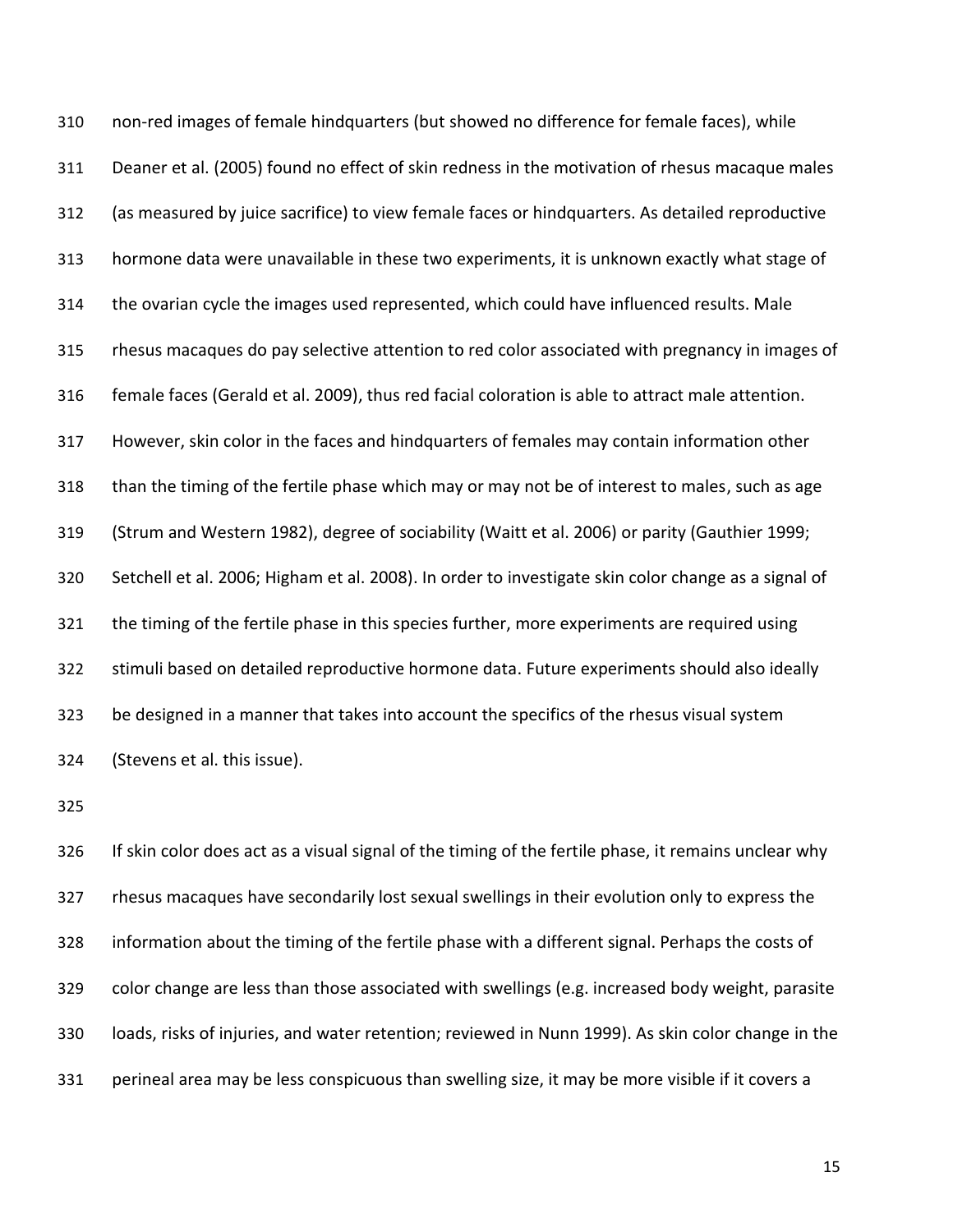larger skin surface: legs, thighs, tails and face. The sexual skin on the chest and abdomen of gelada baboons has been explained by the large amount of time this species spends sitting on the ground feeding, which hides the anogenital area (Dixson 1983; 1998). This explanation could also apply to rhesus macaques since they may be one of the most terrestrial macaque species (Napier and Napier 1967): wild rhesus macaques spend a significant amount of time feeding on herbs and grass in some populations (Goldstein and Richard 1989), there is variation in diet and habitat use between sites (e.g., Lindburg 1977; Seth et al. 2001). Although we know little about the ecological conditions under which rhesus macaques evolved, it is likely that an ecological force would be at play in the evolution of a sexual signal in the skin in the upper body. If color change is more visible to potential male receivers in the face than in the hindquarters in rhesus macaques, it may be that facial skin color change is more likely to have been selected as a reliable signal of the timing of the fertile phase, as is suggested by our results.

346 It is important to note that changes in color may occur more quickly and less predictably than changes to the size of a swelling since stress, emotion and social interactions may affect blood flow, and thus skin redness, in a short-term manner independent of reproductive hormones (Changizi et al. 2006; Bradley and Mundy 2008). If the information contained in color change can be interpreted by males, this information could perhaps be used more effectively by those males who can monitor females on a regular basis (e.g., during a long consortship: Higham et al. 2009). Moreover, as baseline and maximal colors vary between females in this species (Brent et al., unpublished data), previous experience with a given female may be crucial to the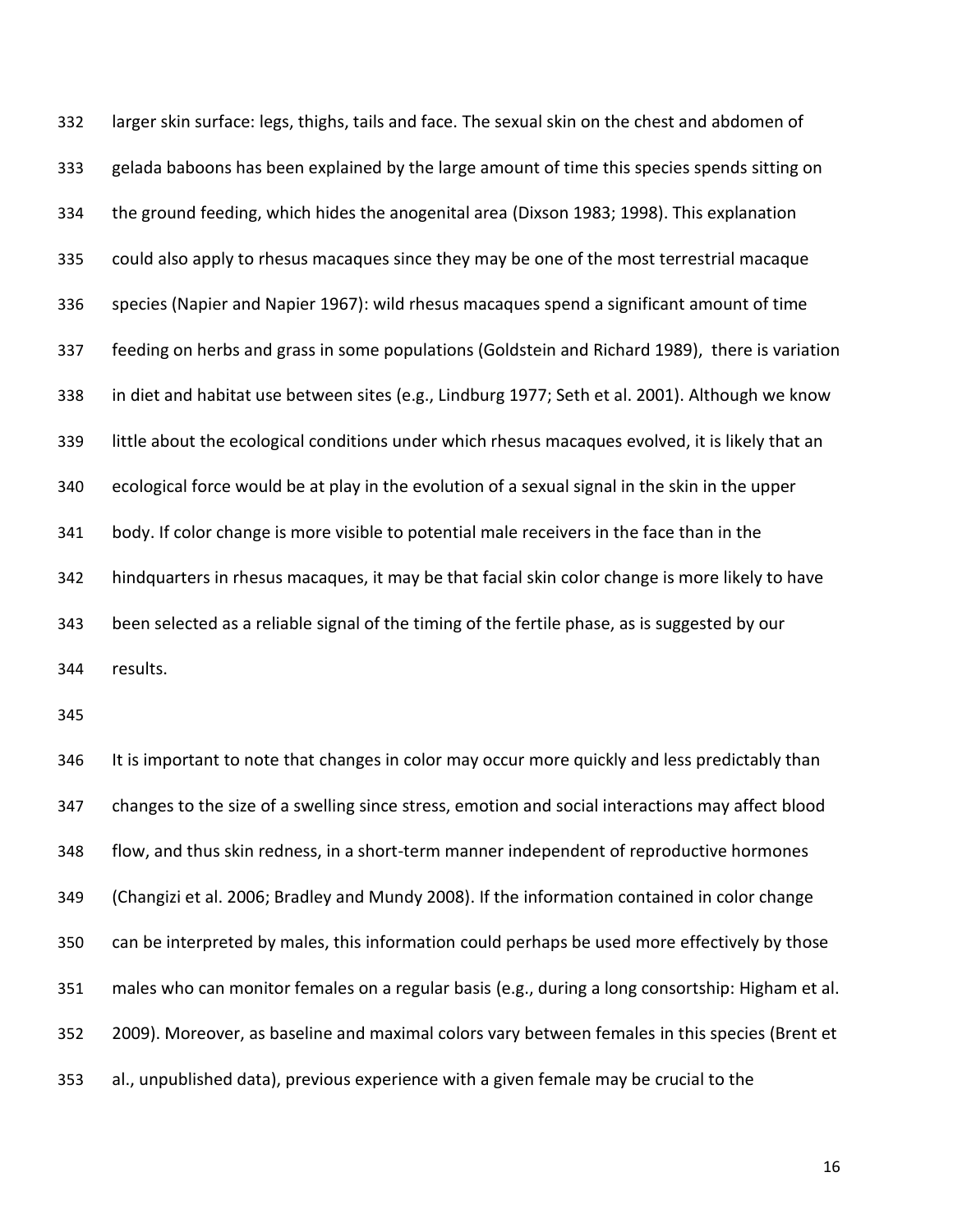| 354 | interpretation of the signal. Information regarding the timing of the fertile phase may therefore |
|-----|---------------------------------------------------------------------------------------------------|
| 355 | be unevenly distributed among males, which may potentially allow females to alter costs and       |
| 356 | benefits of male monopolization and bias paternity toward preferred males (Nunn 1999; van         |
| 357 | Schaik et al. 1999). A combination of behavioral and genetic data, along with objective           |
| 358 | measurements of hormones and color, may shed light on the function of sexual skin color in        |
| 359 | rhesus macaques, and lead to a greater general understanding of the evolution of sexual           |
| 360 | signaling in primates.                                                                            |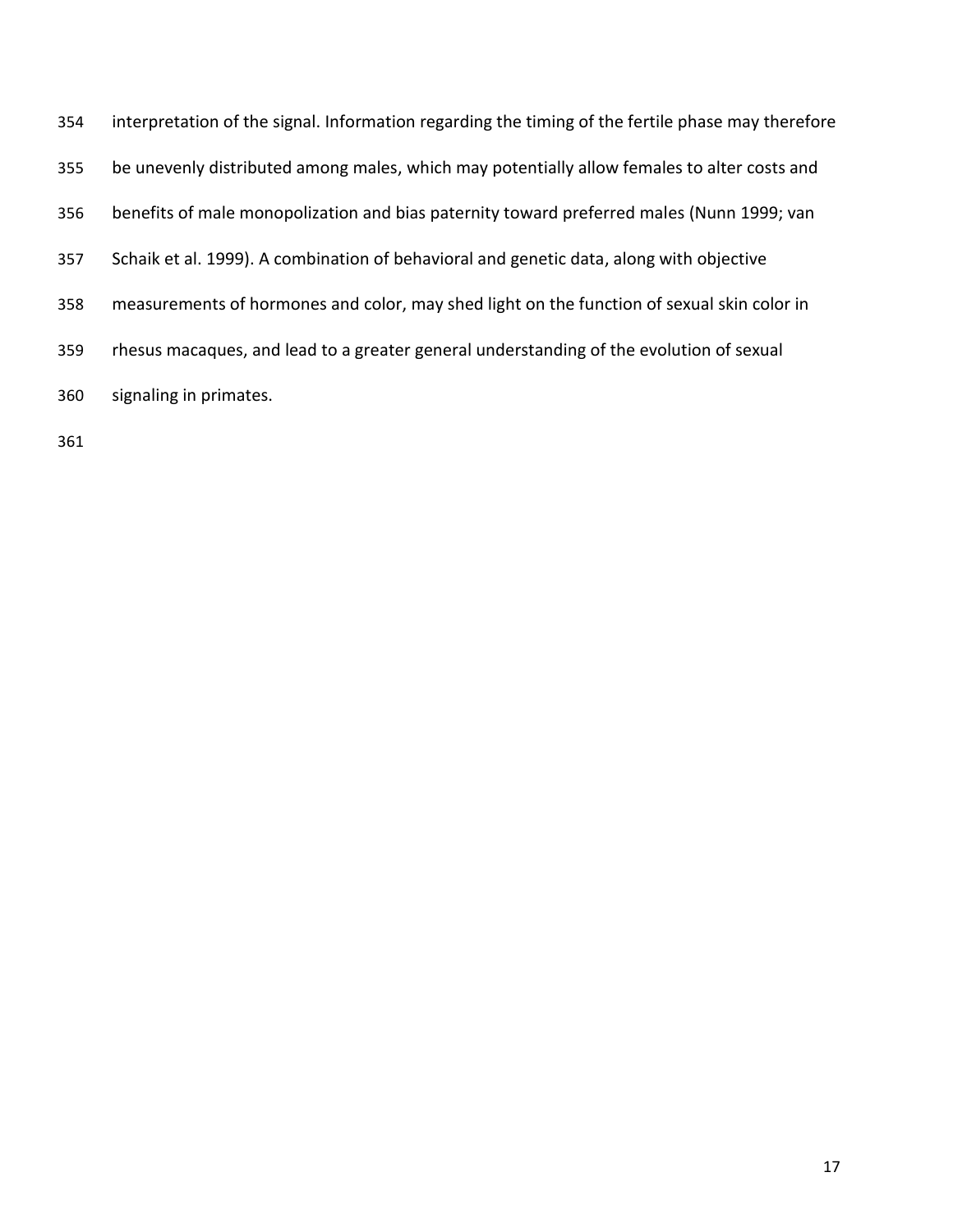REFERENCES

- Alvarez F (1973) Periodic changes in the bare skin areas of *Theropithecus gelada*. Primates 14:195-199
- Aujard F, Heistermann M, Thierry B, Hodges JK (1998) Functional significance of behavioral,
- morphological, and endocrine correlates across the ovarian cycle in semifree ranging female tonkean macaques. American Journal of Primatology 46:285-309
- Barelli C, Heistermann M, Boesch C, Reichard UH (2007) Sexual swellings in wild white-handed
- gibbon females (*Hylobates lar*) indicate the probability of ovulation. Hormones and
- Behavior 51:221-230
- Baulu J (1976) Seasonal sex skin coloration and hormonal fluctuations in free-ranging and

captive monkeys. Hormones and Behavior 7:481-494

Behboodi E, Katz DF, Samuels SJ, Tell L, Hendrickx AG, Lasley BL (1991) The use of a urinary

estrone conjugate assay for detection of optimal mating time in the cynomologus

- macaque (*Macaca fascicularis*). Journal of Medical Primatology 20:229-234
- Bergman TJ, Beehner JC (2008) A simple method for measuring colour in wild animals:
- Validation and use on chest patch colour in geladas (*Theropithecus gelada*). Biological
- Journal of the Linnean Society 94:231-240

Bernstein IS (1963) Social activities related to rhesus monkey consort behavior. Psychological

Reports 13:375-379

Bosu WTK, Johansson EDB, Gemzell C (1973) Ovarian steroid patterns in peripheral plasma

during the menstrual cycle in the rhesus monkey. Folia primatologica 19:218-234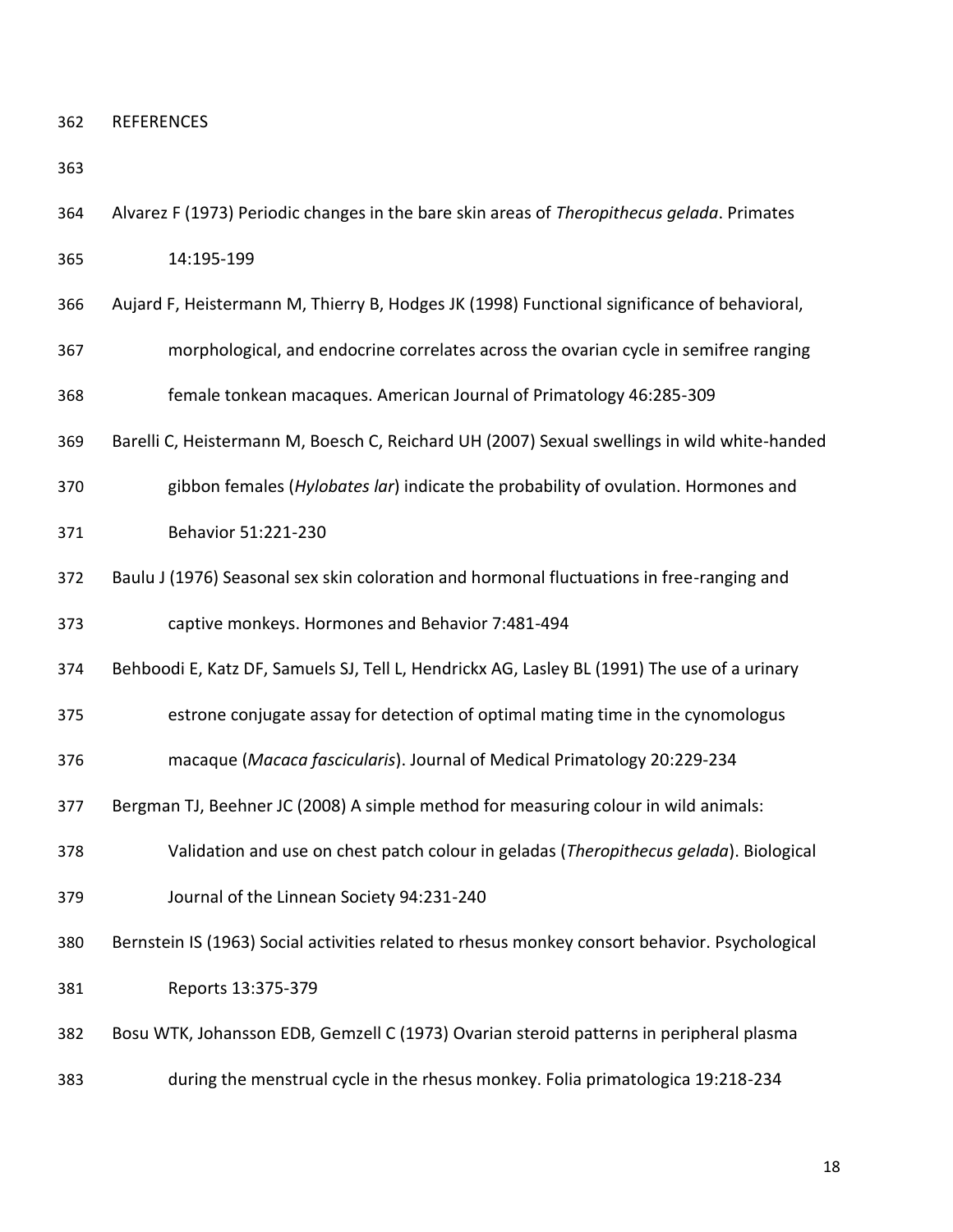- Bradley BJ, Mundy NI (2008) The primate palette: the evolution of primate coloration.
- Evolutionary Anthropology 17:97-111
- Brauch K, Pfefferle D, Hodges K, Möhle U, Fischer J, Heistermann M (2007) Female sexual
- behavior and sexual swelling size as potential cues for males to discern the female
- fertile phase in free-ranging Barbary macaques (*Macaca sylvanus*) of Gibraltar.
- Hormones and Behavior 52:375-383
- Carpenter CR (1942) Sexual behavior of free ranging rhesus monkeys (*Macaca mulatta*). I.
- Specimens, procedures and behavioral characteristics of estrus. Journal of Comparative
- Psychology 33:113-142
- Changizi MA, Zhang Q, Shimojo S (2006) Bare skin, blood and the evolution of primate colour vision. Biology Letters 2:217-221
- Cleveland R, Wilkes S, Sabotka G (1943) Color measurement of the sexual skin of the macacus
- rhesus by the Munsell system of color annotation. Endocrinology 33:289-296
- Czaja JA, Robinson JA, G. ES, Scheffler G, Goy RW (1977) Relationship between sexual skin
- colour of female rhesus monkeys and midcycle plasma levels of oestradiol and
- progesterone. Journal of Reproduction and Fertility 49:147-150
- Deaner RO, Khera AV, Platt ML (2005) Monkeys pay per view: adaptive valuation of social
- images by rhesus macaques. Current Biology 15:543-548
- Deschner T, Heistermann M, Hodges JK, Boesch C (2003) Timing and probability of ovulation in
- relation to sex skin swelling in wild West African chimpanzees, *Pan troglodytes verus*.
- Animal Behaviour 66:551-560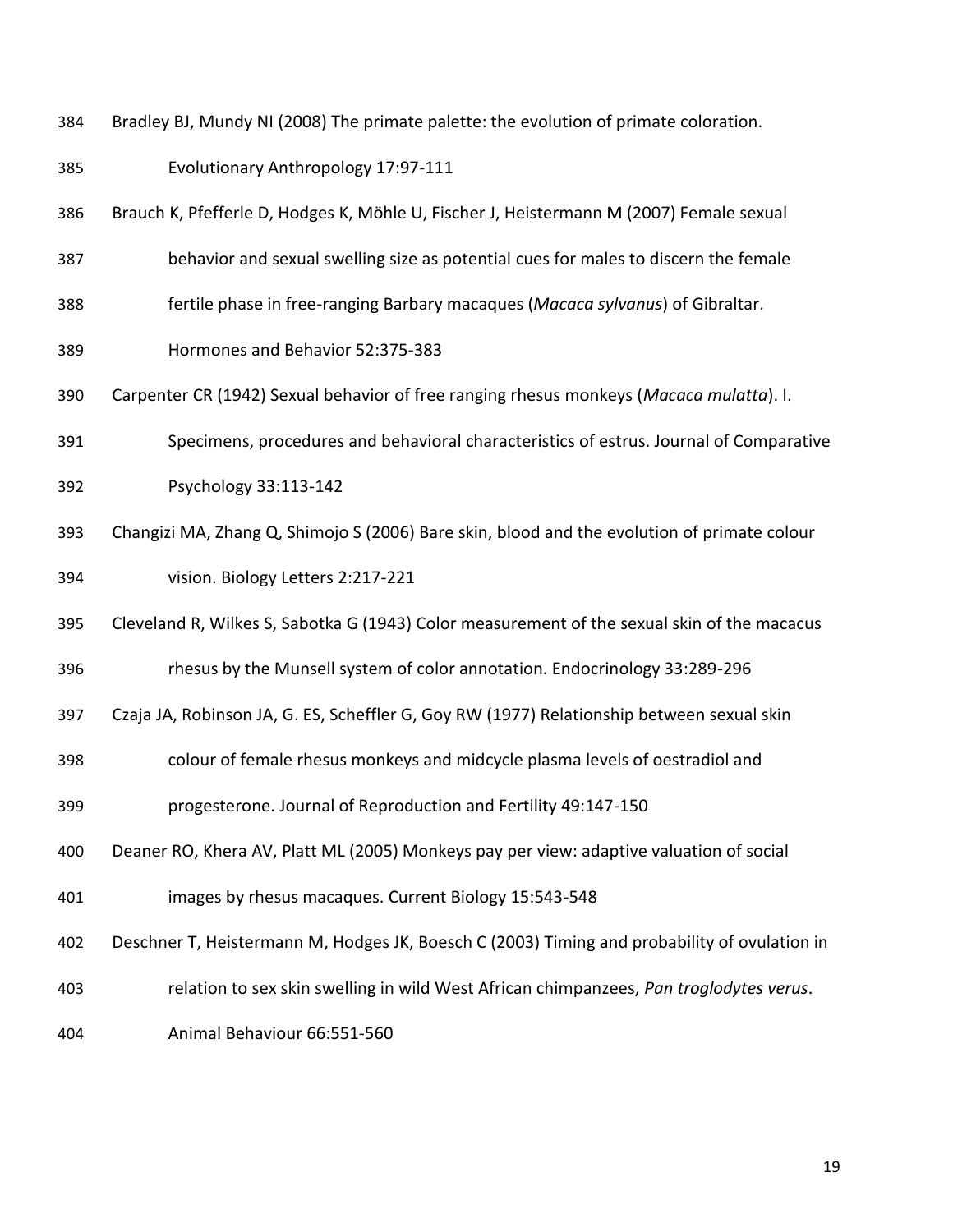| 405 | Deschner T, Heistermann M, Hodges K, Boesch C (2004) Female sexual swelling size, timing of         |
|-----|-----------------------------------------------------------------------------------------------------|
| 406 | ovulation and male behavior in wild West African chimpanzees. Hormones and Behavior                 |
| 407 | 46:204-215                                                                                          |
| 408 | Dixson AF (1983) Observations on the evolution and behavioral significance of 'sexual skin' in      |
| 409 | female primates. Advances in the Study of Behavior 13:63-106                                        |
| 410 | Dixson AF (1998) Primate Sexuality: Comparative Studies of Prosimians, Monkeys, Apes, and           |
| 411 | Human Beings. Oxford University Press, New York                                                     |
| 412 | Engelhardt A, Hodges JK, Niemitz C, Heistermann M (2005) Female sexual behaviour, but not           |
| 413 | sex skin swelling, reliably indicates the timing of the fertile phase in wild long-tailed           |
| 414 | macaques (Macaca fascicularis). Hormones and Behavior 47:195-204                                    |
| 415 | Engelhardt A, Pfeifer J-B, Heistermann M, Niemitz C, van Hooff JARAM, Hodges JK (2004)              |
| 416 | Assessment of female reproductive status by male longtailed macaques, Macaca                        |
| 417 | fascicularus, under natural conditions. Animal Behaviour 67:915-924                                 |
| 418 | Fernandez AA, Morris MR (2007) Sexual selection and trichromatic color vision in primates:          |
| 419 | Statistical support for the preexisting-bias hypothesis. The American Naturalist 170:10-            |
| 420 | 20                                                                                                  |
| 421 | France JT (1981) Overview of the biological aspects of the fertile period. International Journal of |
| 422 | Fertility 26:143-152                                                                                |
| 423 | Fujita S, Mitsunaga F, Sugiura H, Shimizu K (2001) Measurement of urinary and fecal steroid         |
| 424 | metabolites during the ovarian cycle in captive and wild Japanese macaques, Macaca                  |
| 425 | fuscata. American Journal of Primatology 53:167-176                                                 |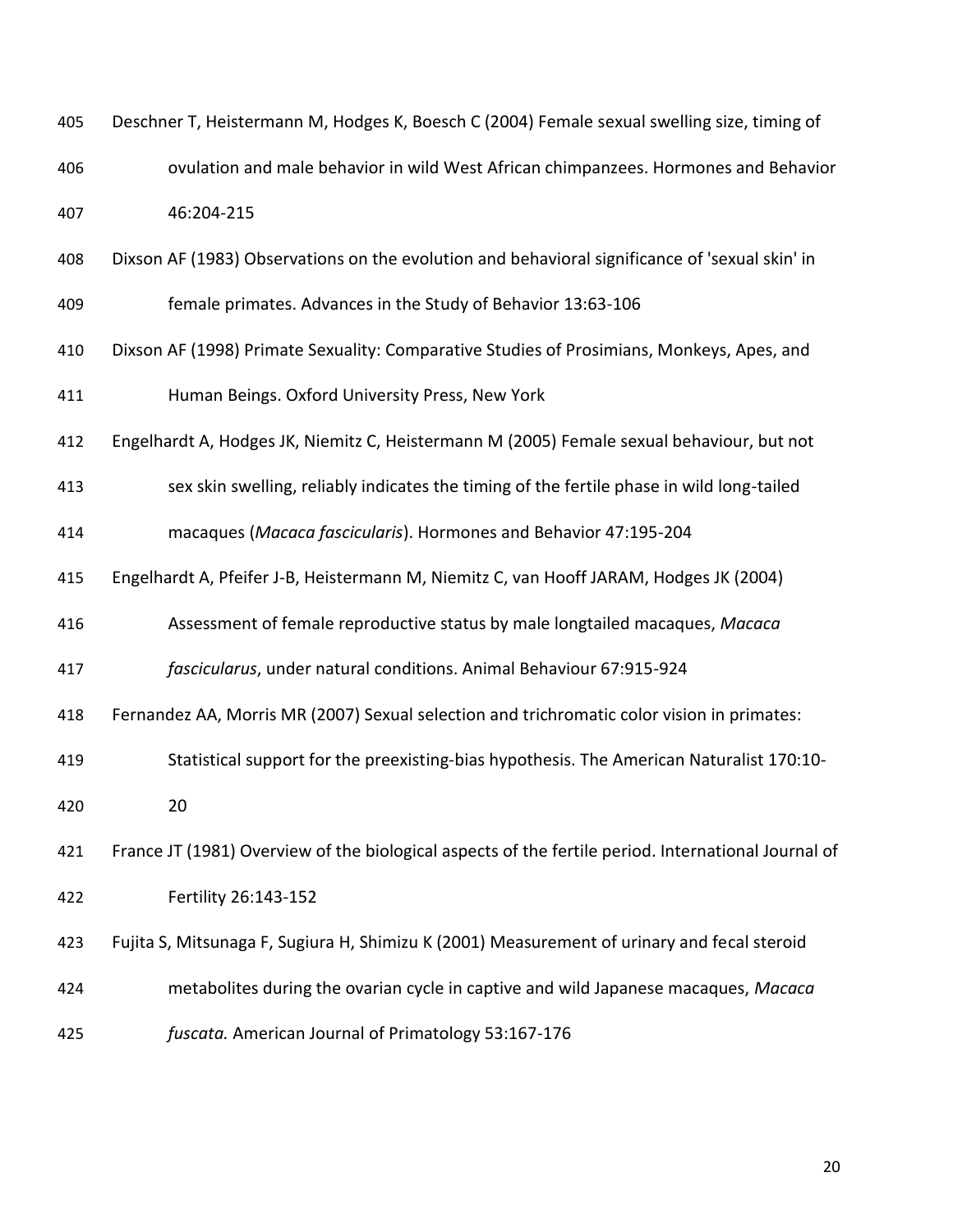| 426 | Fujita S, Sugiura H, Mitsunaga F, Shimizu K (2004) Hormone profiles and reproductive        |
|-----|---------------------------------------------------------------------------------------------|
| 427 | characteristics in wild female Japanese macaques (Macaca fuscata). American Journal of      |
| 428 | Primatology 64:367-375                                                                      |
| 429 | Gauthier CA (1999) Reproductive parameters and paracallosal skin color changes in captive   |
| 430 | female Guinea baboons, Papio papio. American Journal of Primatology 47:67-74                |
| 431 | Gerald MS, Waitt C, Little AC (2009) Pregnancy coloration in macaques may act as a warning  |
| 432 | signal to reduce antagonism by conspecifics. Behavioural Processes 80:7-11                  |
| 433 | Gesquiere LR, Wango EO, Alberts SC, Altmann J (2007) Mechanisms of sexual selection: Sexual |
| 434 | swellings and estrogen concentrations as fertility indicators and cues for male consort     |
| 435 | decisions in wild baboons. Hormones and Behavior 51:114-125                                 |
| 436 | Goldstein SJ, Richard AF (1989) Ecology of rhesus macaques (Macaca mulatta) in northwest    |
| 437 | Pakistan. International Journal of Primatology 10:531-567                                   |
| 438 | Heistermann M, Finke M, Hodges JK (1995) Assessment of female reproductive status in        |
| 439 | captive-housed Hanuman langurs (Presbytis entellus) by measurement of urinary and           |
| 440 | fecal steroid excretion patterns. American Journal of Primatology 37:275-284                |
| 441 | Heistermann M, Tari S, Hodges JK (1993) Measurement of faecal steroids for monitoring       |
| 442 | ovarian function in New World primates, Callitrichidae. Journal of Reproduction and         |
| 443 | Fertility 99:243-251                                                                        |
| 444 | Heistermann M, Uhrigshardt J, Husung A, Kaumanns A, Hodges JK (2001) Measurement of         |
| 445 | faecal steroid metabolites in the lion-tailed macaque (Macaca silenus): A non-invasive      |
| 446 | tool for assessing female ovarian function. Primate Report 59:27-42                         |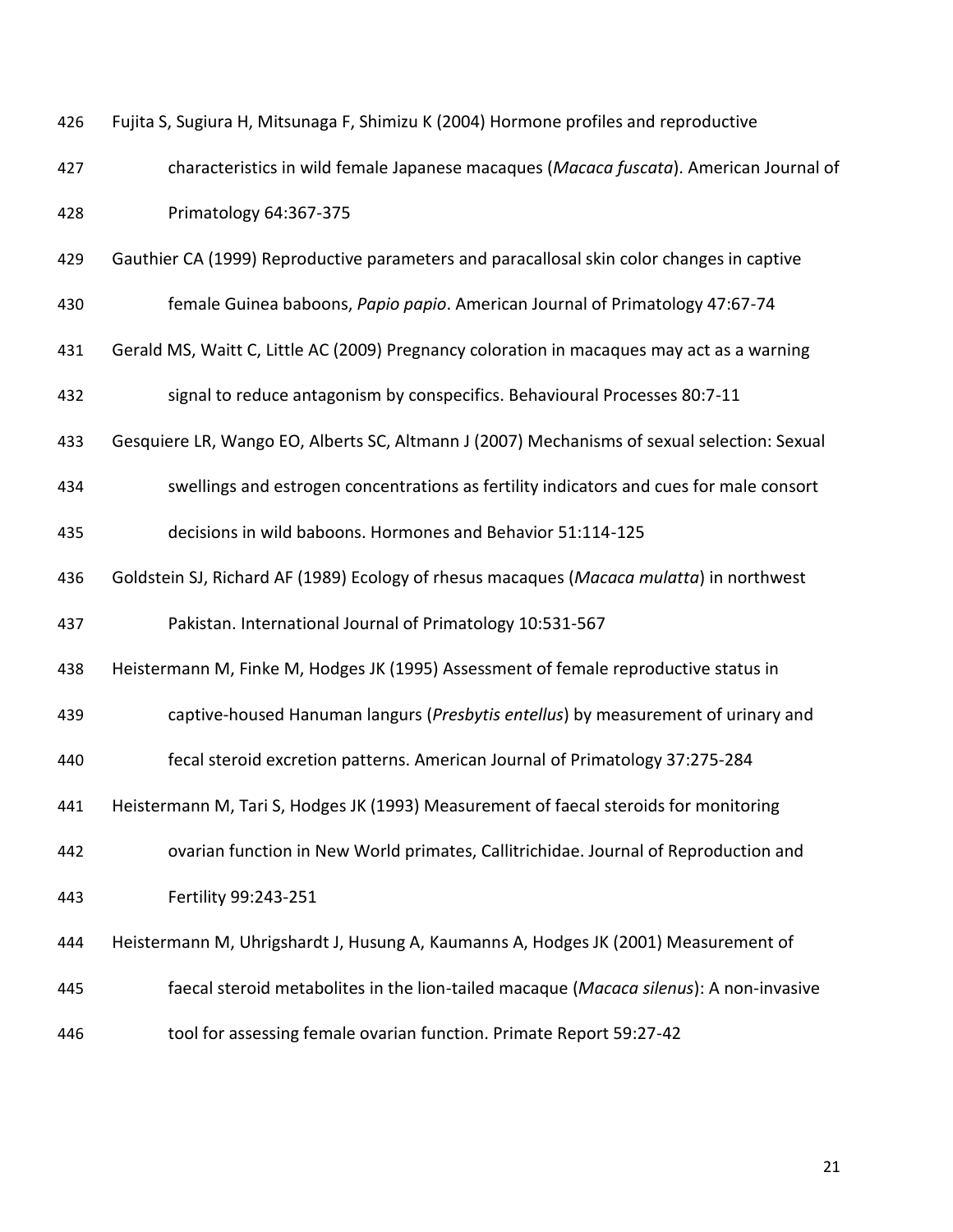| 447 | Higham JP (2006) The reproductive ecology of female olive baboons (Papio hamadryas anubis)       |
|-----|--------------------------------------------------------------------------------------------------|
| 448 | at Gashaka-Gumti National Park, Nigeria. PhD Thesis, Roehampton University                       |
| 449 | Higham JP, MacLarnon AM, Ross C, Heistermann M, Semple S (2008) Baboon sexual swellings:         |
| 450 | Information content of size and color. Hormones and Behavior 53:452-462                          |
| 451 | Higham JP, Semple S, MacLarnon A, Heistermann M, Ross C (2009) Female reproductive               |
| 452 | signaling, and male mating behavior, in the olive baboon. Hormones and Behavior                  |
| 453 | 55:60-67                                                                                         |
| 454 | Jeffcoate SL (1983) Use of rapid hormone assays in the prediction of ovulation. In: Jeffcoate SL |
| 455 | (ed) Ovulation: Methods for Its Prediction and Detection. Wiley, Chichester, pp 67-82            |
| 456 | Lindburg DG (1977) Feeding behaviour and diet of rhesus monkeys (Macaca mulatta) in a            |
| 457 | Siwalik forest in north India. In: Clutton-Brock TH (ed) Primate Ecology: Studies of             |
| 458 | Feeding and Ranging Behaviours in Lemurs, Monkeys and Apes. Academic Press, New                  |
| 459 | York, pp 223-249                                                                                 |
| 460 | Matthews LH (1956) The sexual skin of gelada baboons (Theropithecus gelada). Transactions of     |
| 461 | the Zoological Society of London 28:543-552                                                      |
| 462 | Maynard-Smith J, Harper D (2005) Introduction: What are signals? In: Maynard-Smith J, Harper     |
| 463 | D (eds) Animal signals. Oxford University Press, Oxford, pp 1-15                                 |
| 464 | Möhle U, Heistermann M, Dittami J, Reinberg V, Wallner B, Hodges JK (2005) Patterns of           |
| 465 | anogenital swelling size and their endocrine correlates during ovulatory cycles and early        |
| 466 | pregnancy in free-ranging Barbary macaques (Macaca sylvanus) of Gibraltar. American              |
| 467 | Journal of Primatology 66:351-368                                                                |
| 468 | Napier JR, Napier PH (1967) A Handbook of Living Primates. Academic Press, London                |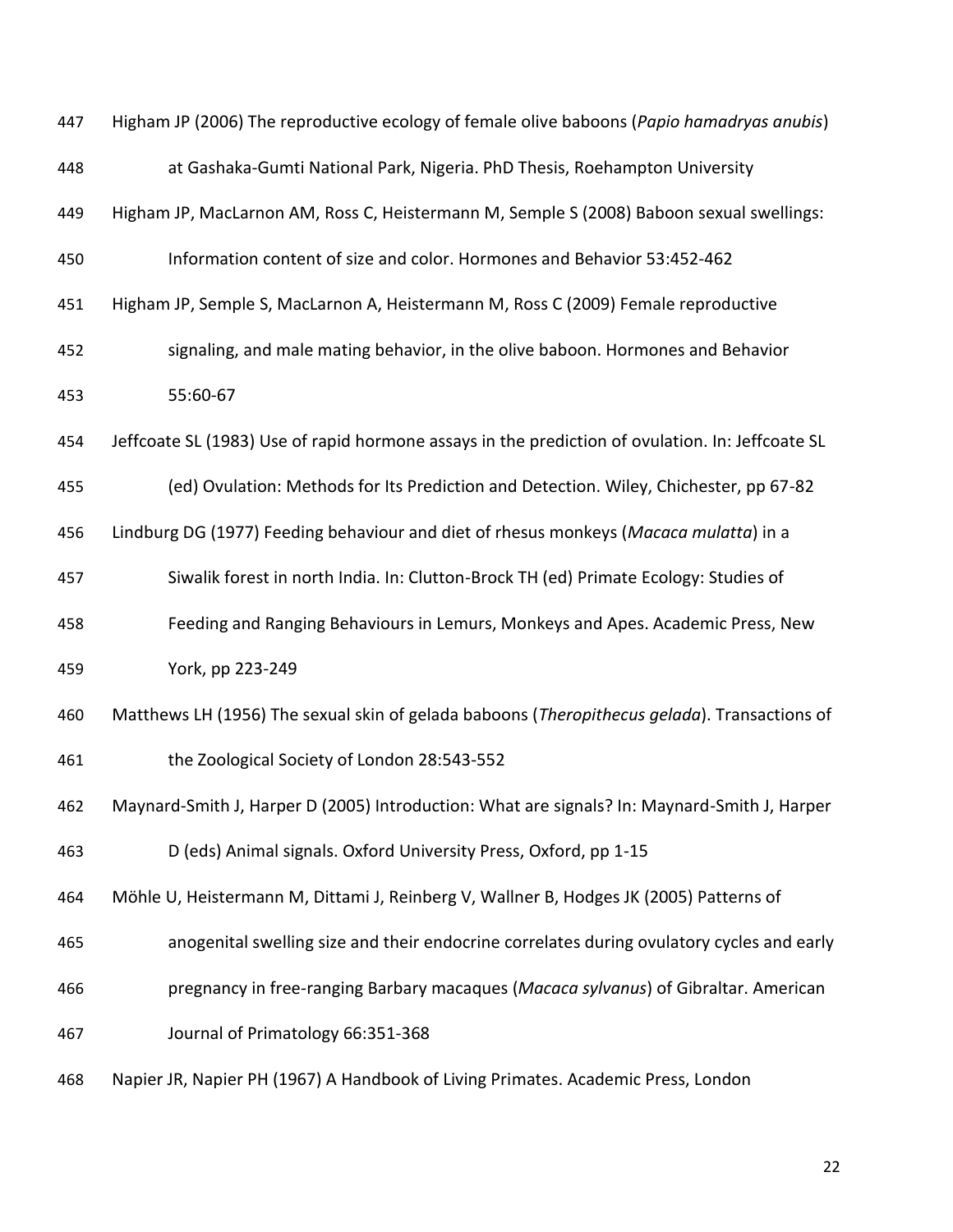Nunn C (1999) The evolution of exaggerated sexual swellings in primates and the graded signal

- hypothesis. Animal Behaviour 58:229–246
- Rhodes L, Argersinger ME, Gantert LT, Friscino BH, Hom G, Pikounis B, Hess DL, Rhodes WL
- (1997) Effects of administration of testosterone, dihydrotestosterone, oestrogen and
- fadrozole, and aromatase inhibitor, on sex skin colour in intact male rhesus macaques.
- Journal of Reproduction and Fertility 111:51-57
- Setchell J, Wickings EJ, Knapp LA (2006) Signal content of red facial coloration in female
- mandrills (*Mandrillus sphinx*). Proceedings of the Royal Society B: Biological Sciences
- 273:2395-2400
- Seth PK, Chopra PK, Seth S (2001) Indian rhesus macaque: Habitat, ecology and activity patterns
- of naturally occurring populations. Envis Bulletin: Wildlife and Protected Areas 1:68-80
- Shideler SE, Orturo AM, Moran FM, Moorman EA, Lasley BL (1993) Simple extraction and
- enzyme immunoassays for estrogen and progesterone metabolites in the feces of
- *Macaca fascicularis* during non-conceptive and conceptive ovarian cycles. Biology of
- Reproduction 48:1290-1298
- Sillén-Tullberg B, Møller AP (1993) The relationship between concealed ovulation and mating systems in anthropoid primates: A phylogenetic analysis. The American Naturalist 141:1-
- 
- 25
- Snowdon CT (2004) Sexual selection and communication. In: Kappeler PM, van Schaik CP (eds) Sexual Selection in Primates: New and Comparative Perspectives. Cambridge University
- Press, Cambridge, pp 57-70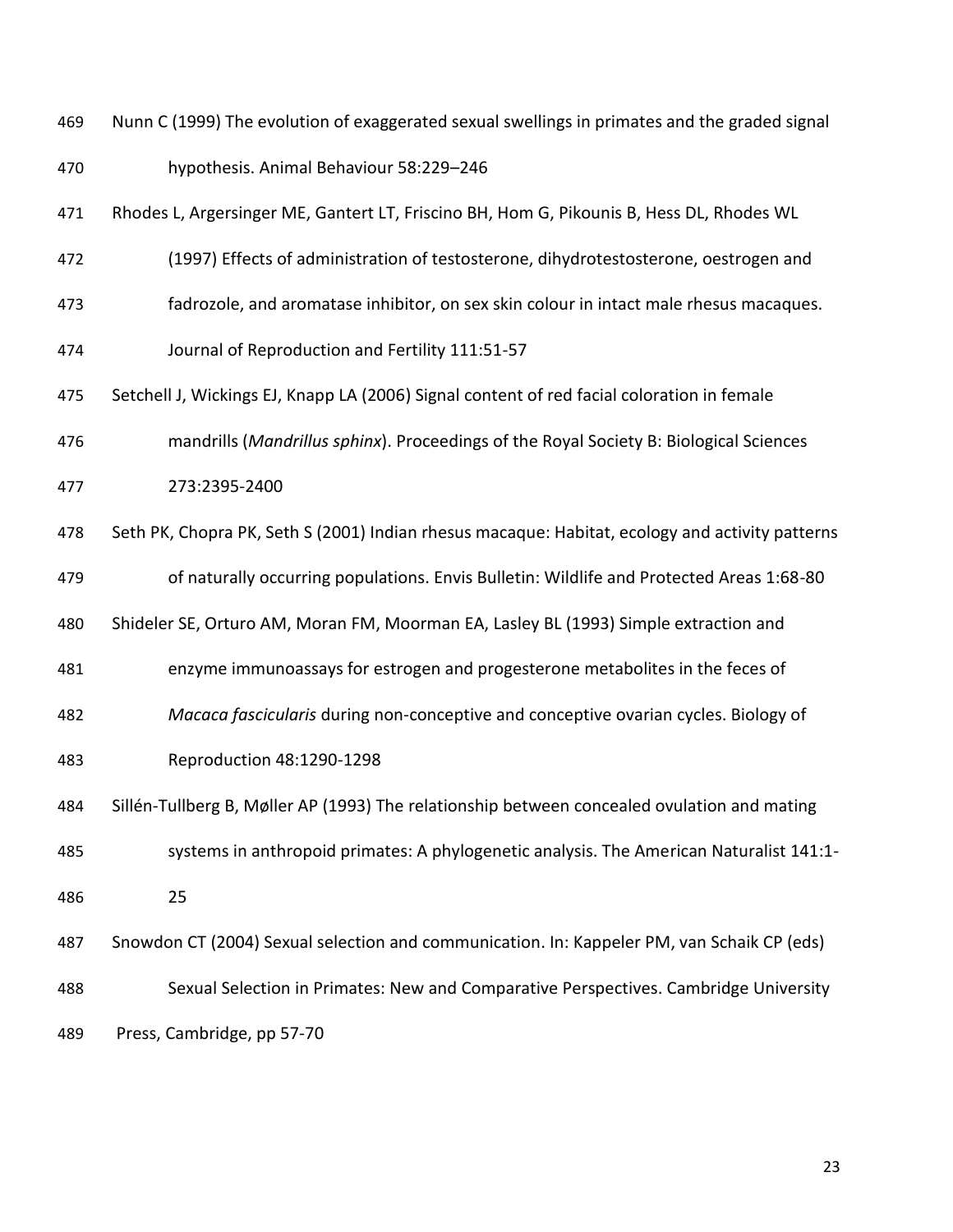| 490 | Stevens M, Parrage CA, Cuthill IC, Partridge JC, Troscianko TS (2007) Using digital photography |
|-----|-------------------------------------------------------------------------------------------------|
| 491 | to study animal coloration. Biological Journal of the Linnean Society 90:211-237                |
| 492 | Strum SC, Western JD (1982) Variations in fecundity with age and environment in olive baboons   |
| 493 | (Papio anubis). American Journal of Primatology 3:61-76                                         |
| 494 | Surridge AK, Osorio D, Mundy NI (2003) Evolution and selection of trichromatic vision in        |
| 495 | primates. Trends in Ecology and Evolution 18:198-205                                            |
| 496 | Thomson JA, Hess DL, Dahl KD, Iliff-Sizemore SA, Stouffer RL, Wolf DP (1992) The Sulawesi       |
| 497 | crested black macaque (Macaca nigra) menstrual cycle: Changes in perineal tumescence            |
| 498 | and serum estradiol, progesterone, follicle-stimulating hormone, and luteinizing                |
| 499 | hormone levels. Biology of Reproduction 46:879-884                                              |
| 500 | van Schaik CP, van Noordwijk MA, Nunn CL (1999) Sex and social evolution in primates. In: Lee   |
| 501 | PC (ed) Comparative Primate Socioecology. Cambridge University Press, Cambridge, pp             |
| 502 | 204-240                                                                                         |
| 503 | Waitt C, Buchanan-Smith HM (2006) Perceptual considerations in the use of colored               |
| 504 | photographic and video stimuli to study nonhuman primate behavior. American Journal             |
| 505 | of Primatology 68:1054-1067                                                                     |
| 506 | Waitt C, Gerald MS, Little AC, Krebs JR (2006) Selective attention toward female secondary      |
| 507 | sexual color in male rhesus macaques. American Journal of Primatology 68:738-744                |
| 508 | Wilcox AJ, Weinberg CR, Baird DD (1995) Timing of sexual intercourse in relation to ovulation.  |
| 509 | New England Journal of Medecine 333:1517-1522                                                   |
| 510 | Zinner DP, van Schaik CP, Nunn CL, Kappeler PM (2004) Sexual selection and exaggerated sexual   |
| 511 | swellings of female primates. In: Kappeler PM, van Schaik CP (eds) Sexual Selection in          |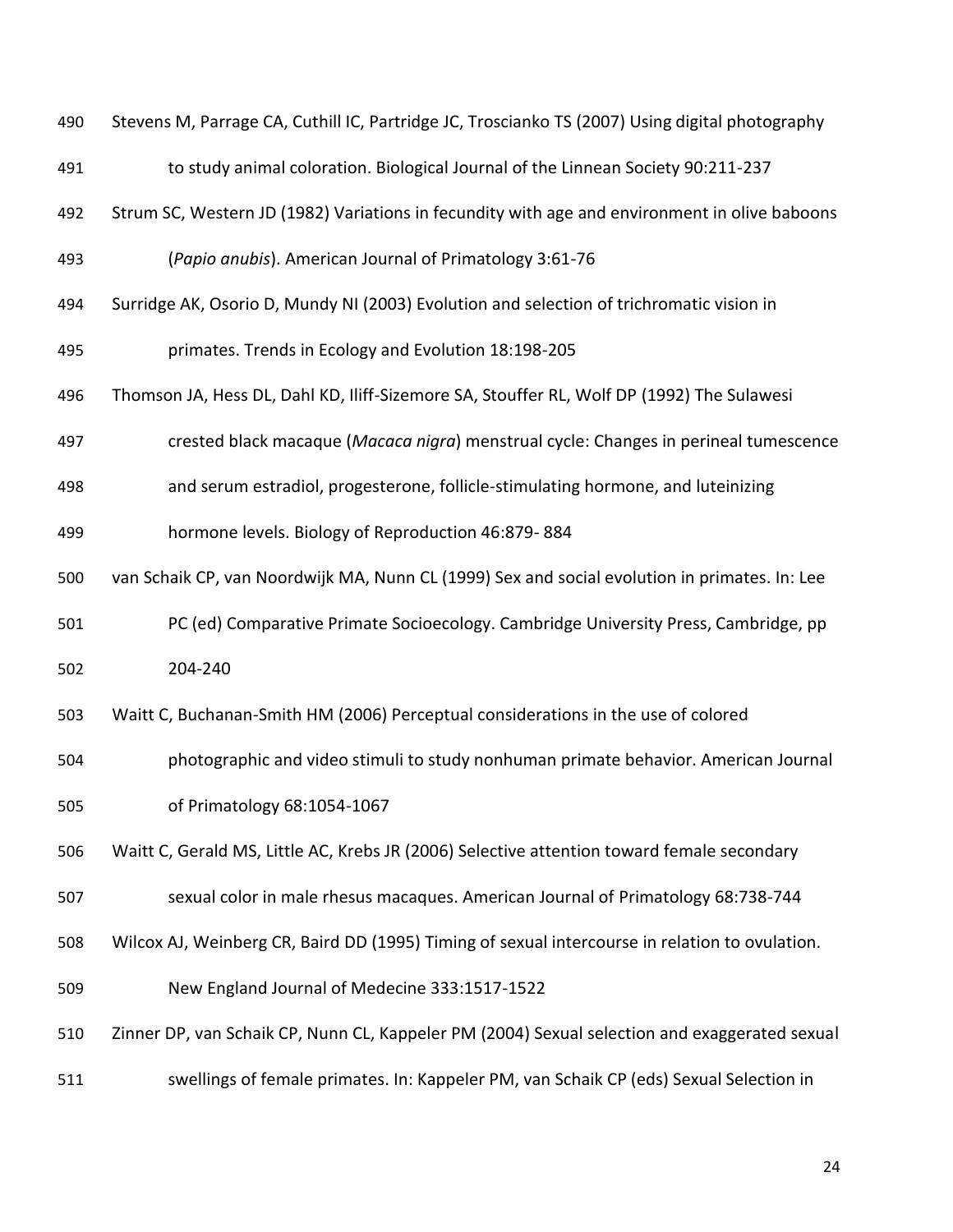- Primates: New and Comparative Perspectives. Cambridge University Press, Cambridge,
- pp 71-89
- Zuckerman S, van Wagenen G, Gardner RH (1938) The sexual skin of the rhesus monkey.
- Proceedings of the Zoological Society of London 108:385-401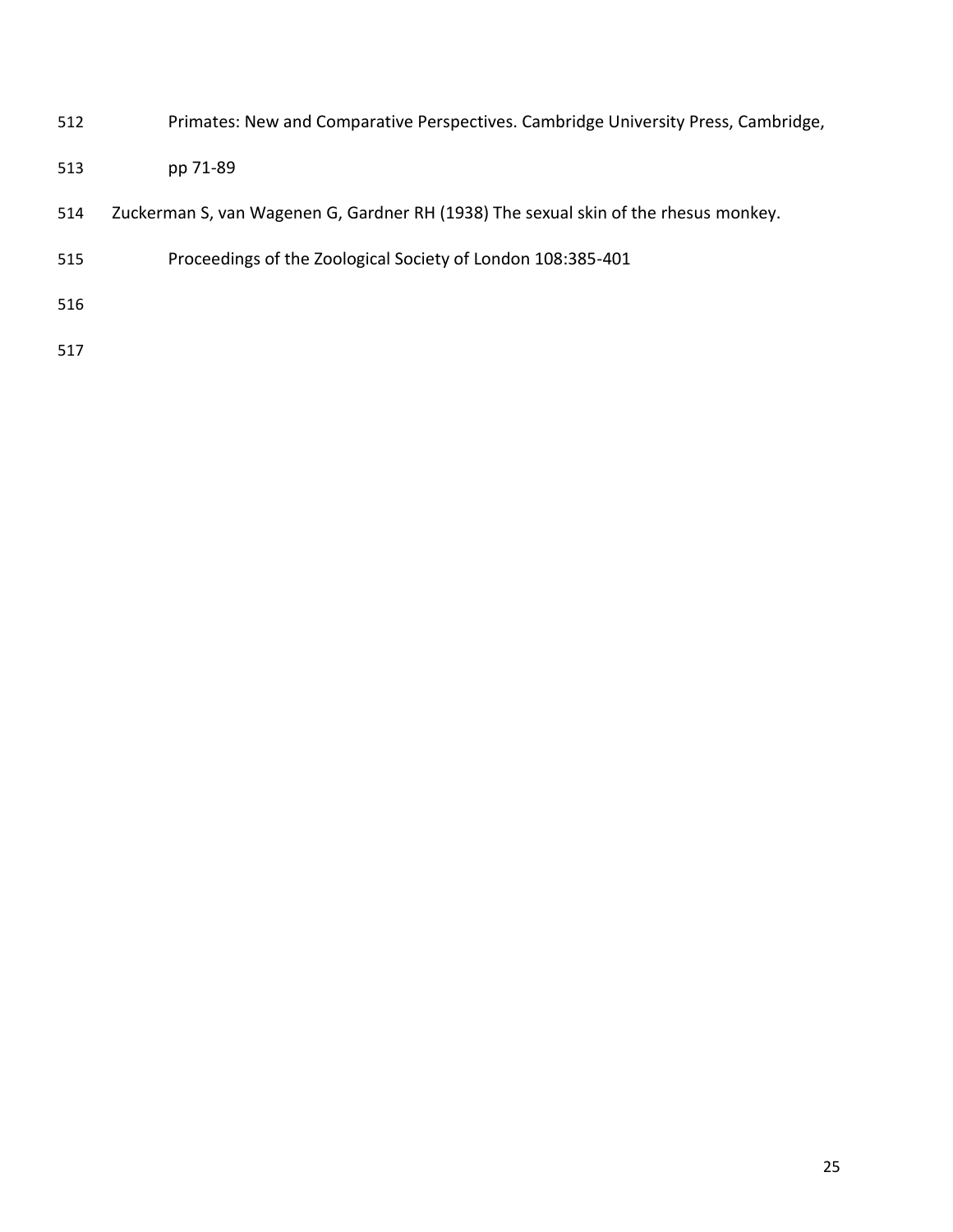ACKNOWLEDGEMENTS

| 520 | We thank the Caribbean Primate Research Center for permission to undertake research on            |
|-----|---------------------------------------------------------------------------------------------------|
| 521 | Cayo Santiago; Juliet Alla, Julie Cascio, Camille Guillier, Edith Hovington, and Charlie McIntyre |
| 522 | for assistance in data collection; Andrea Heistermann and Jutta Hagedorn for technical            |
| 523 | assistance in hormonal extraction and analysis; and the CPRC employees. We are grateful to        |
| 524 | James Higham for inviting us to contribute to this special edition of IJP on primate coloration.  |
| 525 | We thank Christoff Neumann for fruitful discussions and Bernard Chapais, James Higham and         |
| 526 | two anonymous reviewers for insightful comments on an earlier version of the manuscript. This     |
| 527 | project was funded by PhD fellowships awarded to C. Dubuc (SSHRC and Université de                |
| 528 | Montréal) and L.J.N. Brent (NSERC and Roehampton University). The investigation was               |
| 529 | approved by the IACUC of the University of Puerto Rico, Medical Sciences Campus. This             |
| 530 | publication was made possible by Grant Number CM-20-P40RR003640 from the National                 |
| 531 | Center for Research Resources (NCRR), a component of the National Institutes of Health (NIH).     |
| 532 | Its contents are solely the responsibility of the authors and do not necessarily represent the    |
| 533 | official views of NCRR or NIH.                                                                    |
| 534 |                                                                                                   |
| 535 |                                                                                                   |
| 536 |                                                                                                   |
|     |                                                                                                   |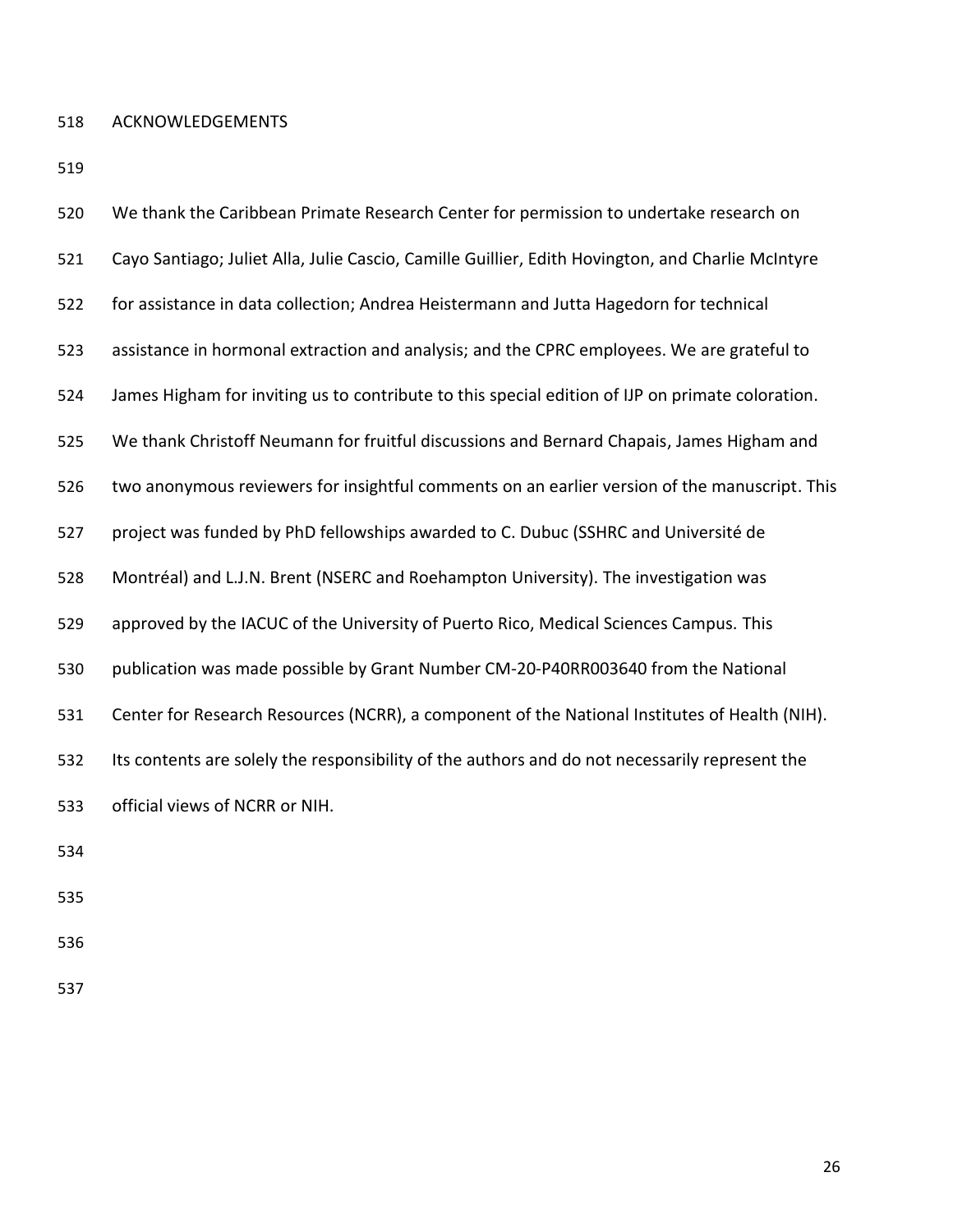| 540 | Figure 1: Location of sexual skin in female rhesus macaques. Squares and dashed lines illustrate  |
|-----|---------------------------------------------------------------------------------------------------|
| 541 | how the areas in which color was measured were selected (enlarged versions of 10x10 pixels,       |
| 542 | see Methods for details).                                                                         |
| 543 |                                                                                                   |
| 544 |                                                                                                   |
| 545 | Figure 2: Composite hormonal profile of the 10 ovarian cycles included in this study. Black line: |
| 546 | PdG; dashed gray line: E1C. Values represent means + SEM.                                         |
| 547 |                                                                                                   |
| 548 | Figure 3: Composite sexual skin color profile throughout the ovarian cycle. Values represent the  |
| 549 | mean percentage of maximum R/G reached for each cycle. N=10 cycles for facial skin, N=8           |
| 550 | cycles for hindquarter skin.                                                                      |
| 551 |                                                                                                   |
| 552 |                                                                                                   |
| 553 | Figure 4: Red to green ratio for the cycles of individual females for the 3 defined phases. N=10  |
| 554 | cycles for facial skin, N=8 cycles for hindquarter skin.                                          |
| 555 |                                                                                                   |
|     |                                                                                                   |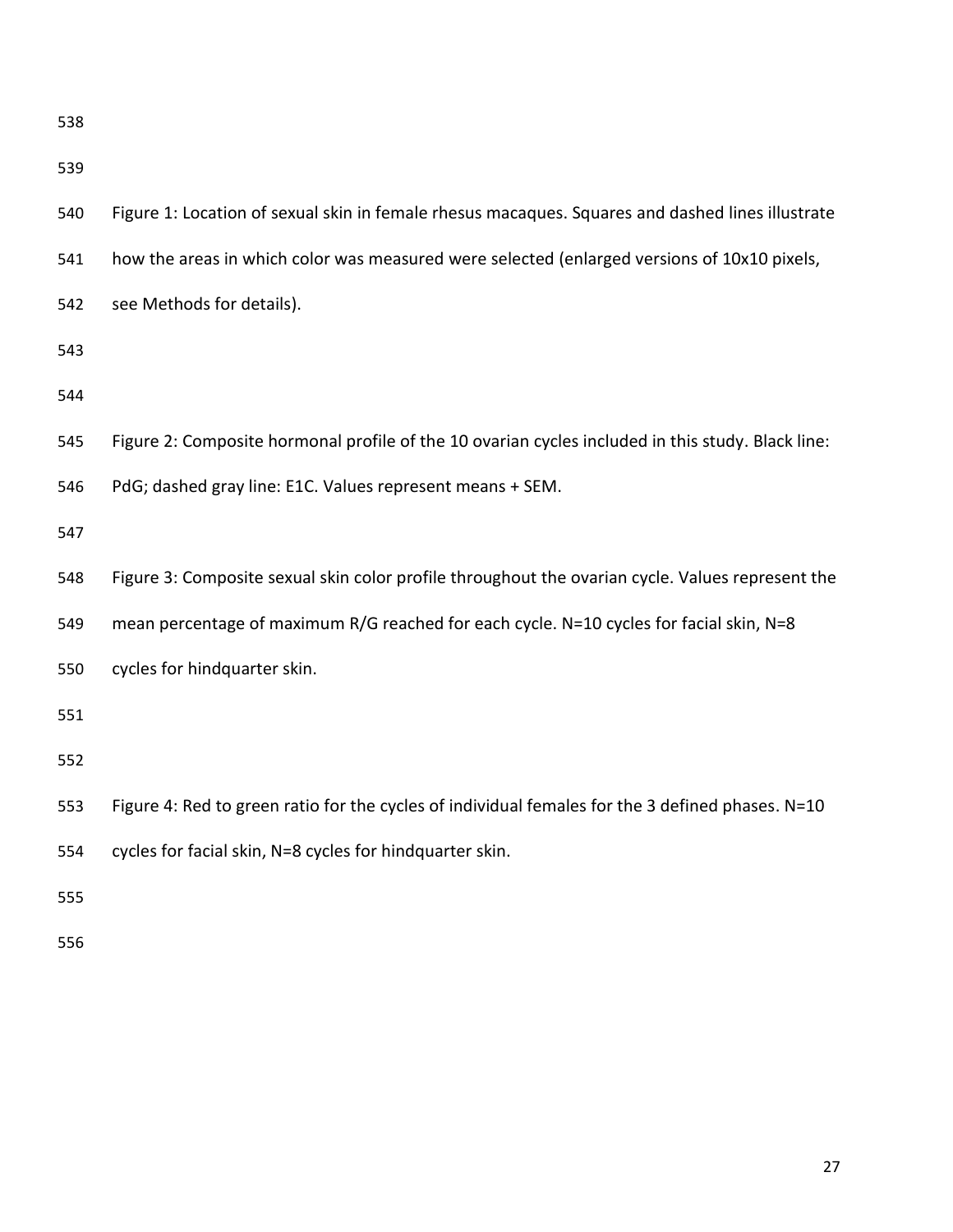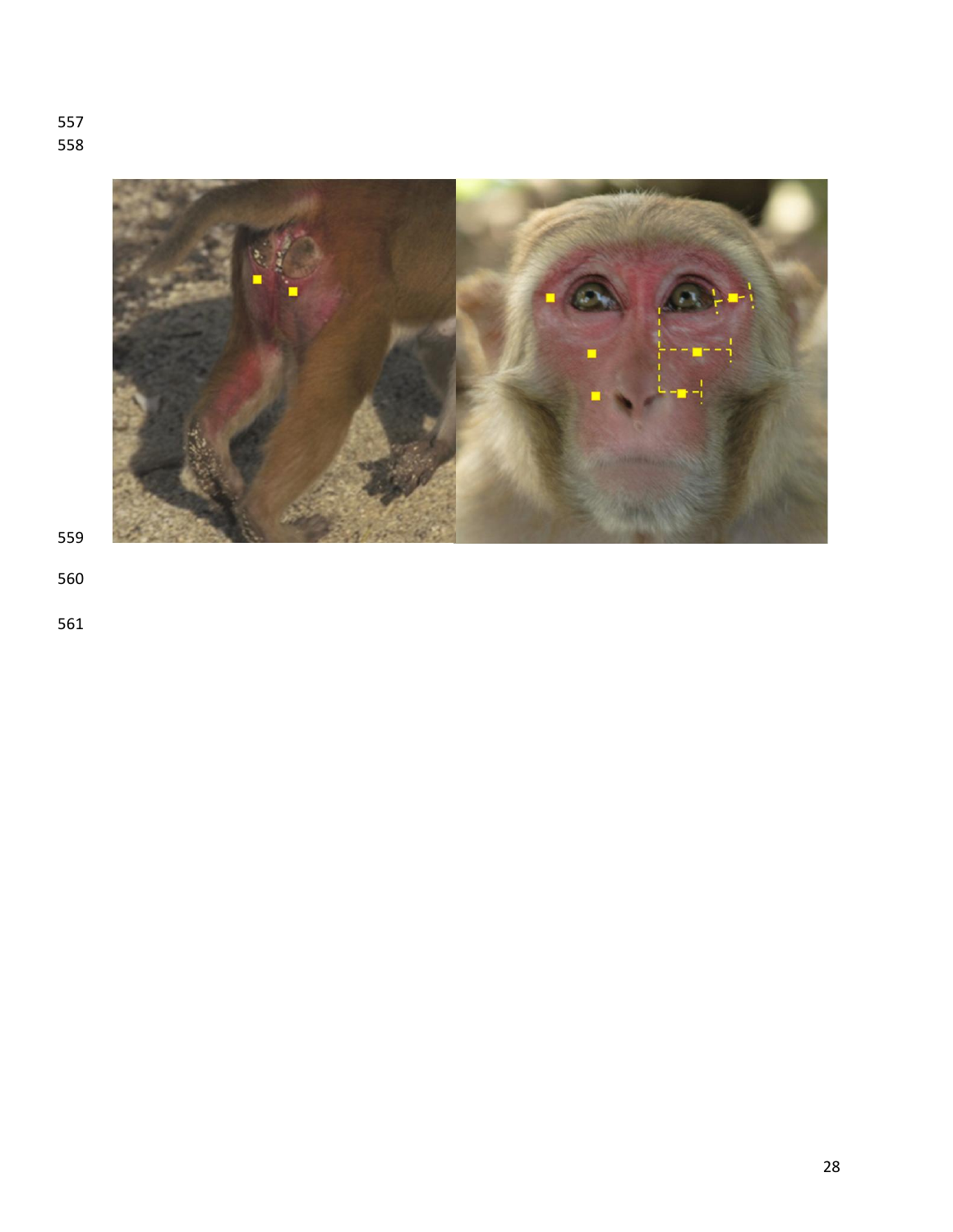





Day to the end of the ovulation window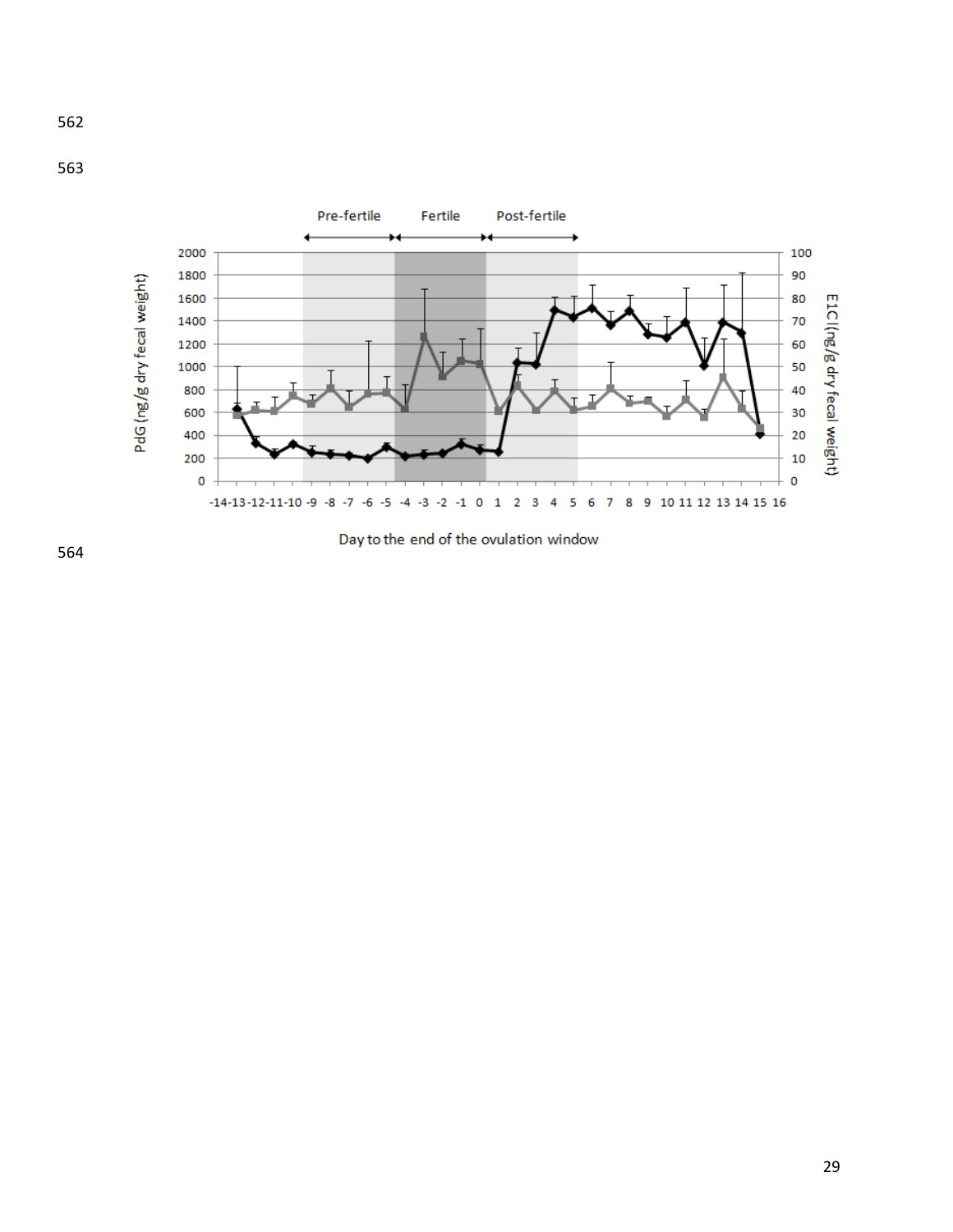



**Hindquarters** 



Day to the end of the ovulation window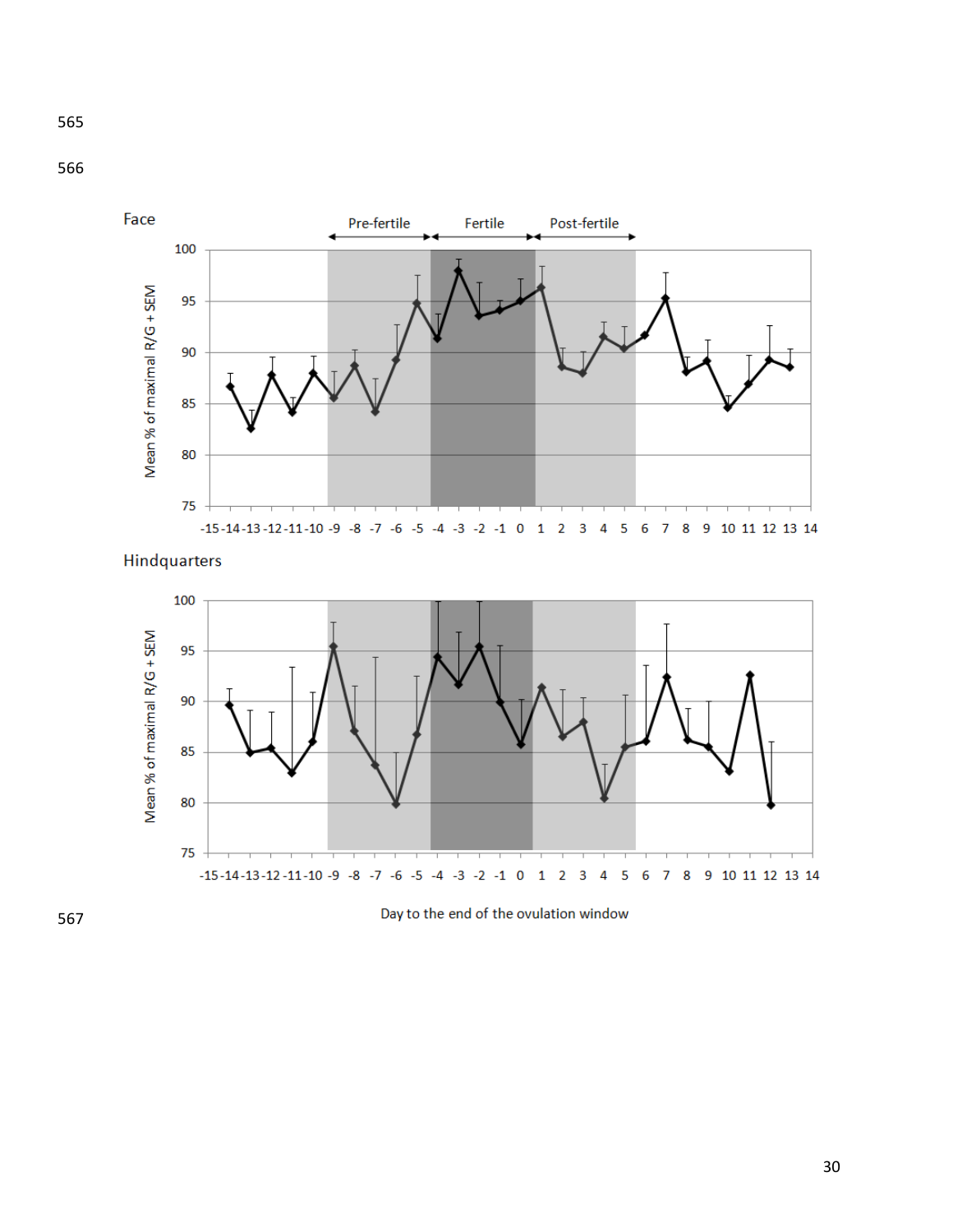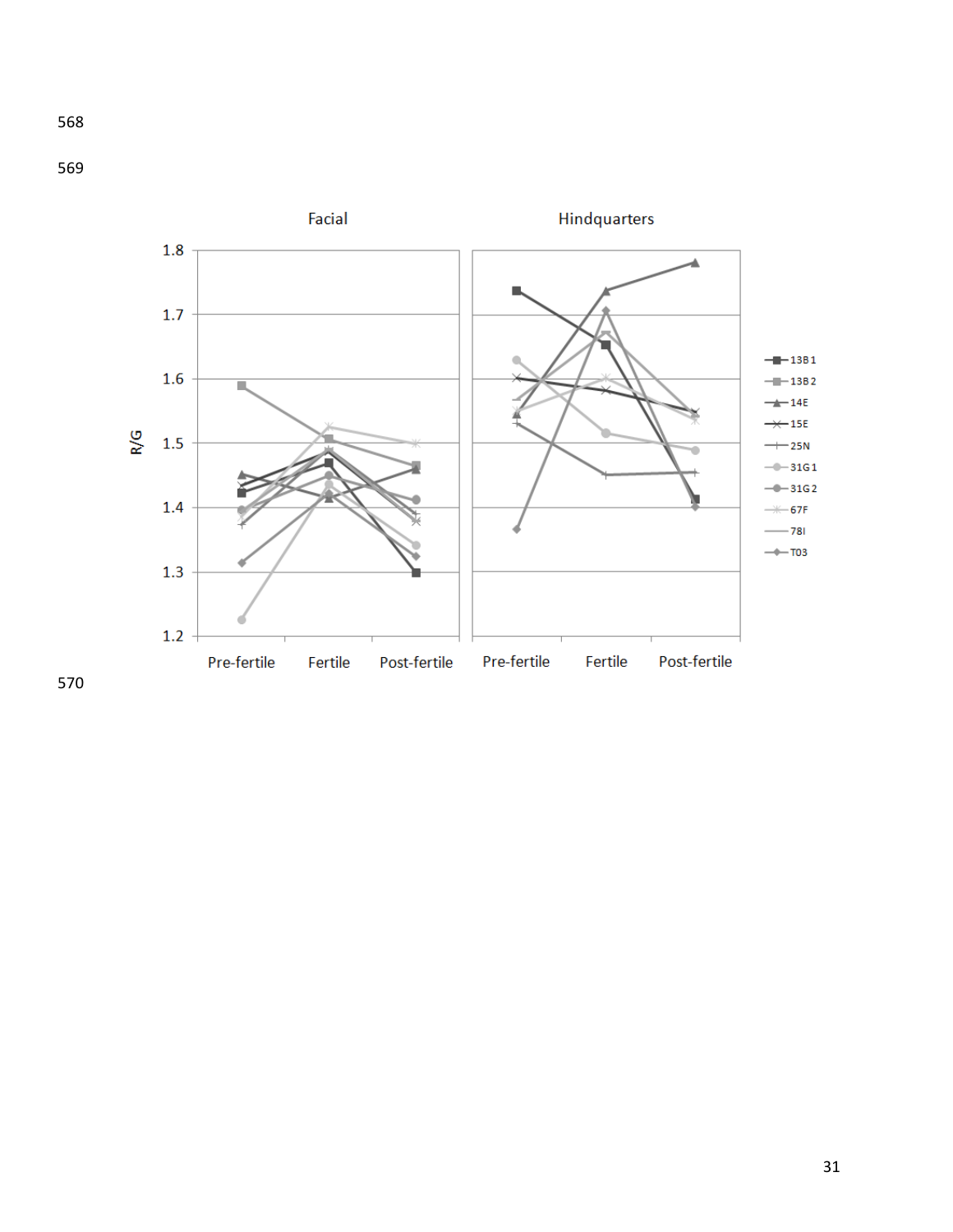Dear Dr. Higham,

Many thanks for the reviews of our manuscript (#IJOP-D-09-00025) and the invitation to resubmit this paper. We were pleased to note that you and the two referees found that our study was an interesting contribution to the literature on color signaling in primates. We have now revised the paper in line with the comments received. We detail below the way in which we have dealt with the points raised by each of the referees in turn.

We thank you for your continued consideration of this manuscript.

Yours sincerely,

Constance Dubuc, Lauren Brent, Amanda Accamando, Melissa Gerald, Ann MacLarnon, Stuart Semple, Michael Heistermann and Antje Engelhardt

#### **Comments from the Editor (Primate Coloration\_Color Vision)**

Both Reviewers and I are in agreement that your manuscript represents an interesting contribution to the literature on color signaling in primates, being one of the few studies so far to have combined quantitative and objective measures of both coloration and the female endocrine cycle. However, some revisions are necessary before the manuscript might be acceptable for publication in IJP. I would like to highlight a few of the Reviewer comments, and add some of my own.

1) I agree with Reviewer 2 that more information about the error contained in your method would be helpful, especially with regards to how consistent your R:G measurements are (especially for example, for each female on a given day). If there is variability in this, is this because of error in the method, or is it because, as Reviewer 1 queries, there is variation within a female within a day?

*There is only one good image available for the same female on a given day and thus we cannot conduct the analysis suggested here. As we expect color to vary day-to-day throughout the reproductive cycle, calculating intra-individual color variation using pictures taken during different days does not appear to be a good alternative. However, we now provide more details about the method to respond to the other issues raised by Reviewers 1 and 2 (see P6 L131-136; P 8 L162-171).* 

2) Both Reviewers would have liked some analysis of the multiple cycles available for each female. However, I only partly agree with Reviewer 2 that it would be better to undertake mixed-modeling on these data to enable you to analyze the whole dataset at the same time. This is because, although you have discarded data at present (which is not ideal), using GLMMs on very small datasets is not ideal either. Have you tried undertaking the analyses both ways firstly, as you do it now with only one cycle per female, and secondly using GLMMs on the whole dataset with multiple cycles from the same female accounted for by the inclusion of random factors in the model? If the two sets of analyses produced results that did not differ in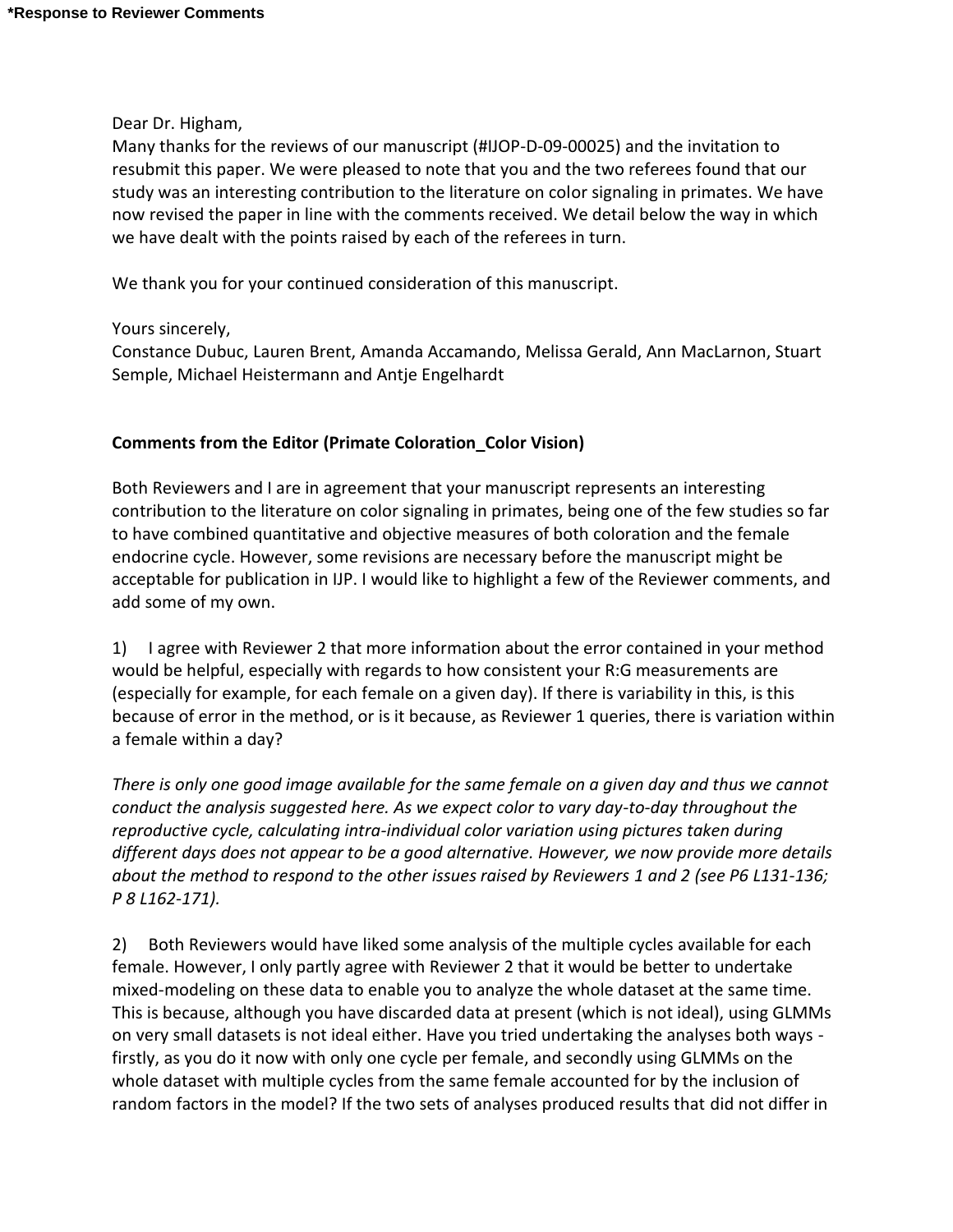their significance, then this would be very convincing, and you would only have to present one set, stating in the methods that it makes no difference how the data are treated. This would head off any concerns from readers who might, like Reviewer 2, feel that mixed models are the way forward for these data.

*We thank both the editor and reviewer 2 for their comments on the statistical method used. Analyses conducted with GLMMs and non-parametric tests did not differ in their significance, which is stated in the methods, as suggested. We present the results of the GLMMs only because it allows us to conduct regression, which gives more refined information concerning whether color change contains information about the timing of the fertile phase. Please see changes in the Methods (P6 L121-124, P10 L210-213, P11 L223-226 and 228248, Results (P12 L252-259), and Discussion (P12 L265-2741, P13 L2798-286 P16 L340-343) sections.*

3) Looking at Figure 3, it seems to me that, while hindquarter color does not indicate the timing of the fertile phase, it does seem to rise significantly above all other values around the time of ovulation specifically. I am surprised that you have not attempted to analyze this. Although we can usefully define an assumed fertile period around the estimated ovulation date, in which we treat each day as being of equal conceptive probability, the authors are surely aware that this is not really the case, and that there is really a function of conceptive probability within this fertile phase that is likely to be much higher around ovulation than, say, 3 days before it (when the female may be fertile, but with low probability of conception). From Figure 3, it looks like the clearest result of all was a sudden rise in hindquarter R:G around ovulation, which would match conceptive probability quite well probably. Of course it might not be possible to detect this statistically if you focus only on R:G through the fertile phase generally, as for most of this period the R:G of the hindquarters does not differ from any other part of the cycle. Is it possible to undertake an analysis of color change specifically with respect to ovulation timing versus other parts of the cycle, rather than the fertile phase more generally?

*We thank the editor for raising this point. However, giving the gap in sample collection before the significant PdG rise, we consider that the estimated day of ovulation cannot be established precisely enough to conduct analyses as suggested by the editor. Moreover, the figure 3 generated with the new data set no longer supports the potential pattern described here.*

Some minor editorial comments are:

1) In the abstract I think it is better to stick to the present tense (i.e. 'we show' rather than 'we showed' (lines 33 & 38).

*These changes have been made.*

2) There is more to fertility than just intra-cycle likelihood of conception - the term also includes inter-cycle differences in the likelihood of conception. As you do not attempt to assess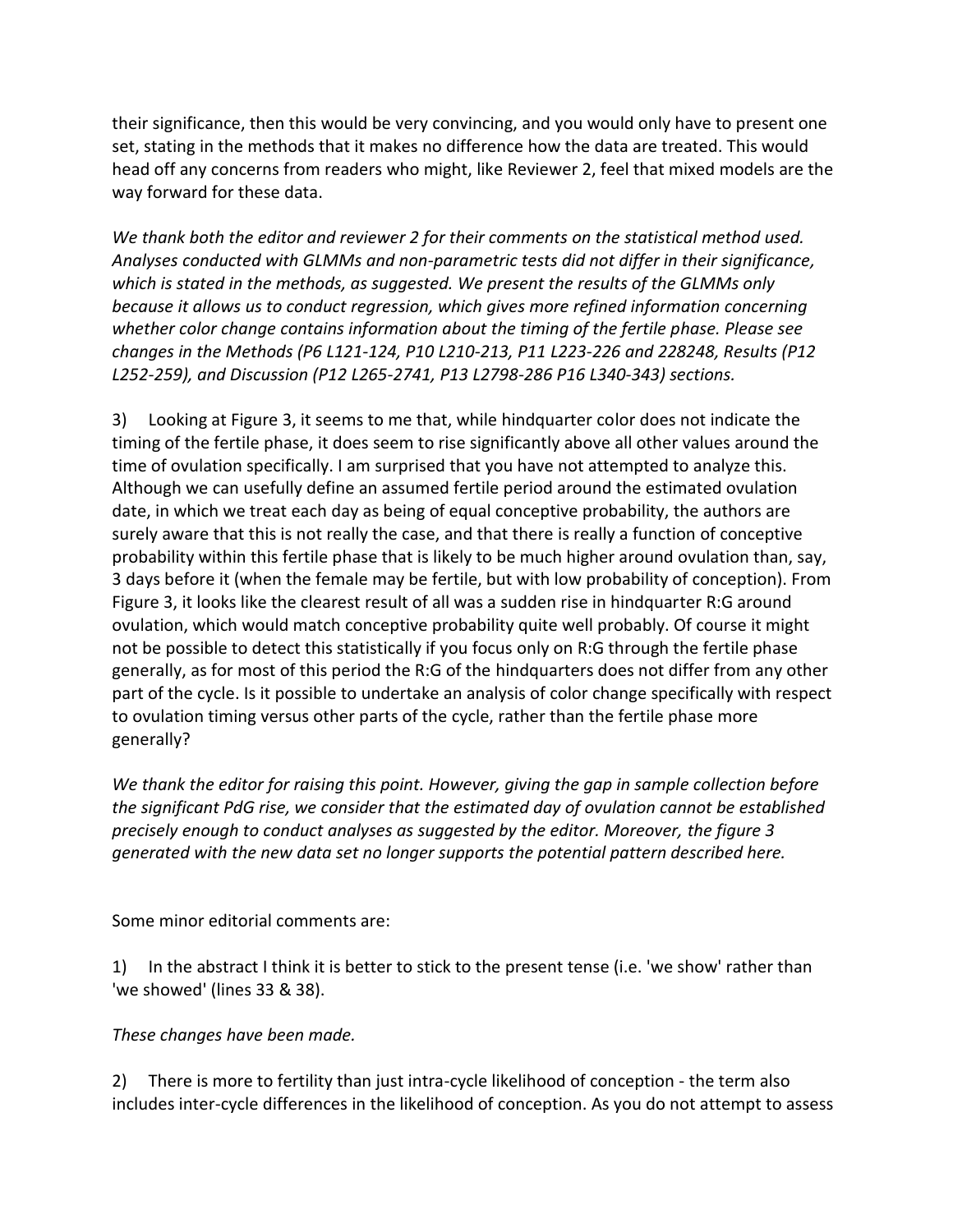whether there were differences in color between conceptive and non-conceptive cycles (which you could have looked at in your dataset), I would make it clear that your analysis is of color changes associated with the intra-cycle likelihood of conception. This concerns the Abstract (line 25), where you state that you investigate "whether changes in sexual skin color contain information about fertility". Please clarify this. Also in the Introduction (pg 3, line 38), you state that "Given that changes in the sexual skin of cercopithecines occur over the ovarian cycle, they may contain information regarding when females are most likely to be fertile", whereas I think you mean that they may contain information regarding the intra-cycle likelihood of conception specifically.

*We thank the editor for this input. We now use the expression "the timing of the fertile phase" or /within cycle probability of fertility" instead of "fertility" (Please see P2 L27-28, P3 L63-64, P4 L78, P5 L91-92, P14 L290, P15 L302-303).* 

3) Pg 4, line 53 - Is 'raspberry red' a defined color? If not is it the best description? It seems to me to be a culture-specific color reference that may be lost on many primate habitat country readers.

*We now use the expression "deep red" which is more neutral (P4 L88).* 

4) It would be helpful to add continuous line numbers to the manuscript for the revision.

*We added new numbering. We hope that the presence of two sets of line numbering will not be confusion during the review process (as the IJP automated system adds non-continuous line numbering when the manuscript is transformed in .PDF format).*

## Reviewer #1:

This paper examines the possible association between skin color changes and ovulation in rhesus macaques. The manuscript is logically framed and well-written, and the results (namely that facial skin color might indicate fertility but rump skin color probably does not) provide an important and interesting complement to previous work examining how male rhesus macaques attend to female face and rump coloration. This is one of the few studies with matched hormonal data indicating fertility and objective measures of skin coloration. And, although it is a relatively small sample, it represents an important first step in understanding the evolution and maintenance of this striking aspect of primate coloration.

The manuscript is well worth publishing in IJP and requires only minor modification.

In fact, my only major criticism is that more information should be given on the timing and context in which the photographs were taken. Were photos always taken at the same time of day and within the same behavioral context (e.g. feeding)? How much does individual skin color vary throughout the day?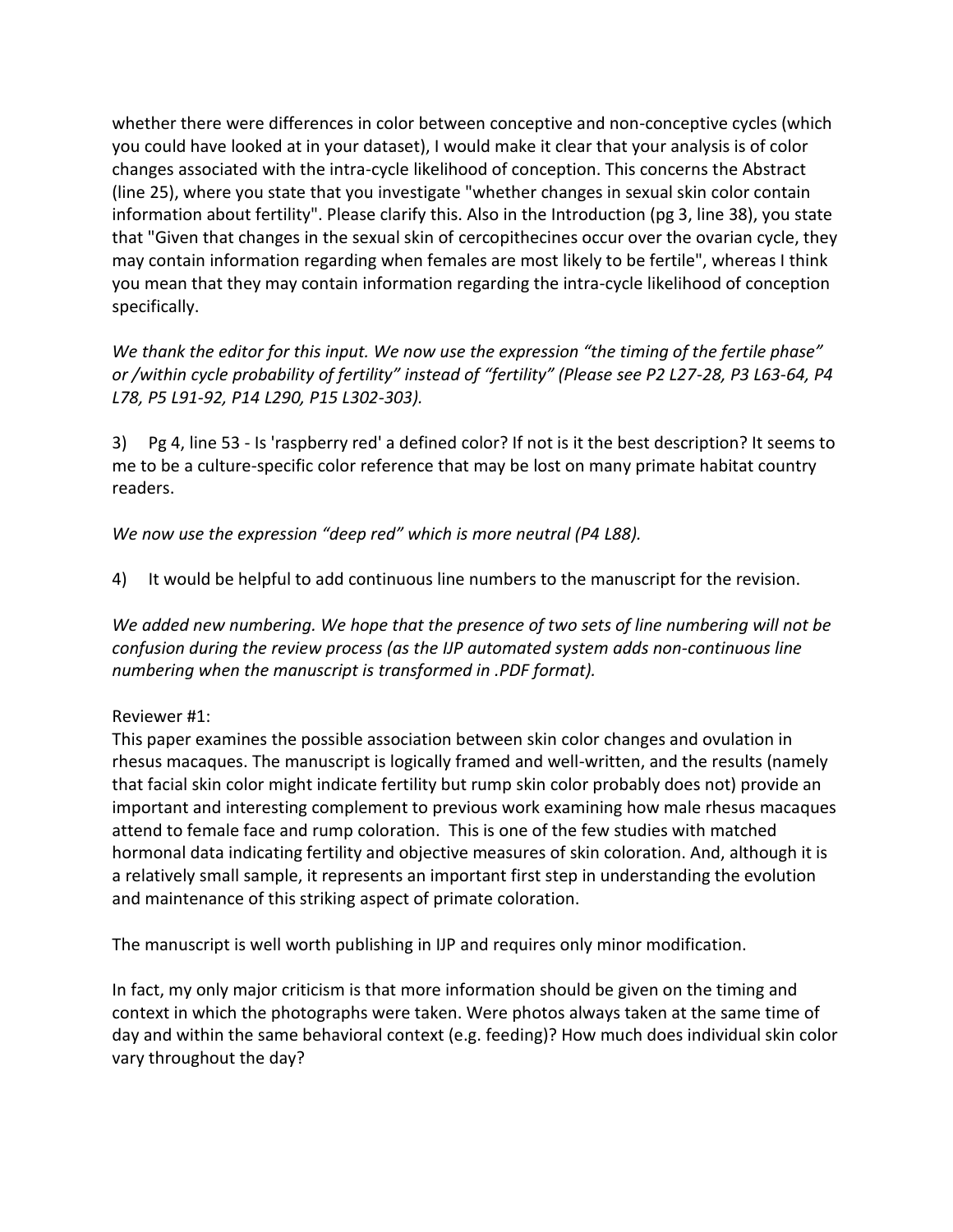*Thank you for bringing this to our attention. We now provide this information in the methods section (See Methods P6 L133-136). As the images were captured around the same time every day, during a period of travelling and feeding, there should not be biases in our data due to the time of day or behavioral context.* 

The methods state that only one ovarian cycle was used for each female in order to avoid repeated measures of the same individuals, but were females tested over >1 cycle? If so, was there individual variation, or were results consistent, across cycles? It would be helpful to clarify these things in the methods.

*The change in statistical method (GLMM) allows us to use all cycles for which we have enough hormonal and color data in order to establish a pattern. However, there are only two females for which two cycles are available and thus there are not enough data to conduct intra-female comparisons. Figure 4 now illustrate both inter- and intra-individual variation.* 

#### Reviewer #2:

This study focuses on primate skin coloration in the context of sexual signaling, investigating whether the variations of skin color in two locations of the female body (the face and the hindquarters) reflect the timing of the fertile phase of the menstrual cycle in rhesus macaques, a species which does not produce sexual swellings. Their results show that facial color is significantly redder during the fertile phase than during the pre- and post- fertile phases, whereas the colorations of hinquarters do not show such variation. These results are discussed in the context of previous results and within an evolutionary perspective.

The manuscript is overall clearly written, relies on well-described, apparently reliable methodology and the results answer the research questions. This study does not tackle a new question, as several studies have already investigated the links between sexual skin or facial color variations and the different phases of female menstrual cycle. However, this study tackles these issues using more reliable methods, i.e. quantitative assessment of skin coloration and hormonal measures indicating the timing of ovulation.

Some minor comments are listed below using page and line numbers:

P2, L. 28. Maybe change "Females do express changes in the…" into "Females do express visually detectable changes in the…"?

## *The change has been made (P2 L33).*

P2. L. 33 to 35. The study does not present any test showing that the coloration of the hindquarters varies throughout the cycle. And the extent of variation present in Figure 3 is too important to make such conclusion solely from the visual inspection of the graph. It is also not mentioned in this graph whether the error bars display confidence intervals (CI) and if so, the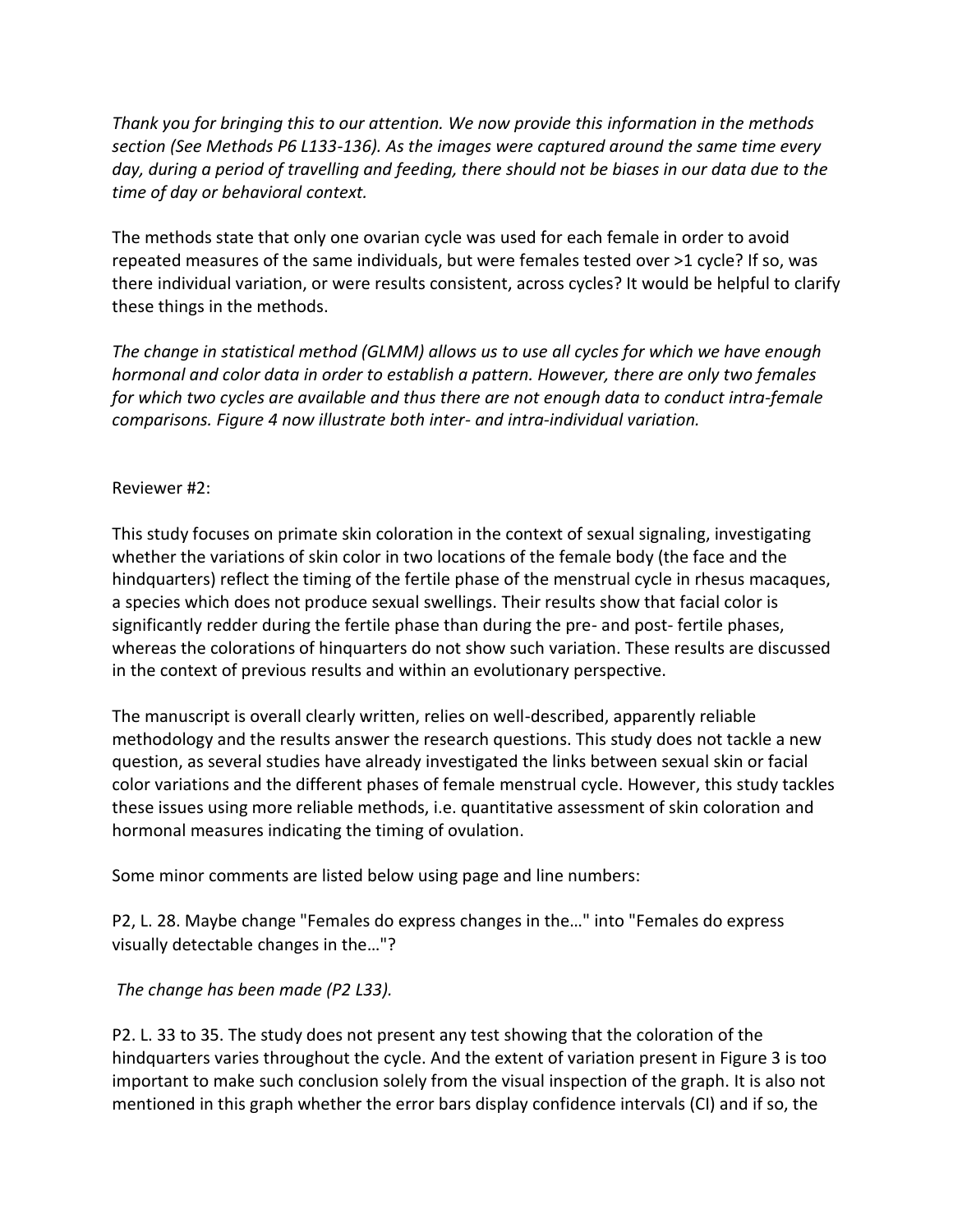alpha value to draw these CI, or the range of values observed in the sample. This does not help to make inferences directly from the graph without statistical test. This comment also concerns the presentation of the results P. 11, lines 51-59.

*We thank reviewer 2 for this comment. We now present statistical analysis showing that coloration significantly varies throughout the cycle in the hindquarters.* 

*As for the error bars, we used S.E.M. and the information is available in the figures and their title.*

The introduction and discussion present repeats that could be avoided. For instance, the idea that studies using objective assessments of color and reproductive status are required appears at least 3 times:

- P4, L. 35-43
- P5, L. 28-36.
- P13, L. 20-21.

P5, L.49-54. "This constitutes the first study…" I leave this to the authors but this kind of sentence is often discouraged. Authors have already clearly presented the novelty of their study compared to previous ones within the 2 previous paragraphs, so this sentence does not add much.

*We appreciate the comments from Reviewer 2 regarding these matters of style. After consideration, we decided not to change our phrasing as we feel it helps readers understand in what context the study was conducted, especially as the article will be published in a special issue on color studies in primatology.* 

P5, L.48: It is perfectly clear that this study examines whether color changes reveal information about the timing of fertile phase but it is not clear to me how this study examines to what extent these changes reveal information about the timing of fertile phase. There is nothing mentioned in the results regarding this, and the statistics do not compare quantitative variables (which could, for instance, generate quantitative estimates describing the relationship linking color changes and hormonal levels) but assess the effect of a categorical factor (menstrual cycle phase) on a quantitative variable (R/G ratio in sexual skin). So I would suggest deleting this third aim, or finding a way to justify it at some point.

*Thank you for bringing this to our attention. We rephrased the aims in the introduction in a way that fits this comment (P5, L107-108 verify lines). We think that this new phrasing should satisfy Reviewer 2's concern, and that it is actually a more appropriate way to express the aims of this study. Moreover, it should be noted that we now assess the impact of a quantitative variable on R/G values instead of assessing the effect of a categorical factor.* 

P6, L. 30-34 "To avoid a disproportionate contribution of individual females to the dataset, we used one ovarian cycle per female..\*". There are statistical methods that allow taking into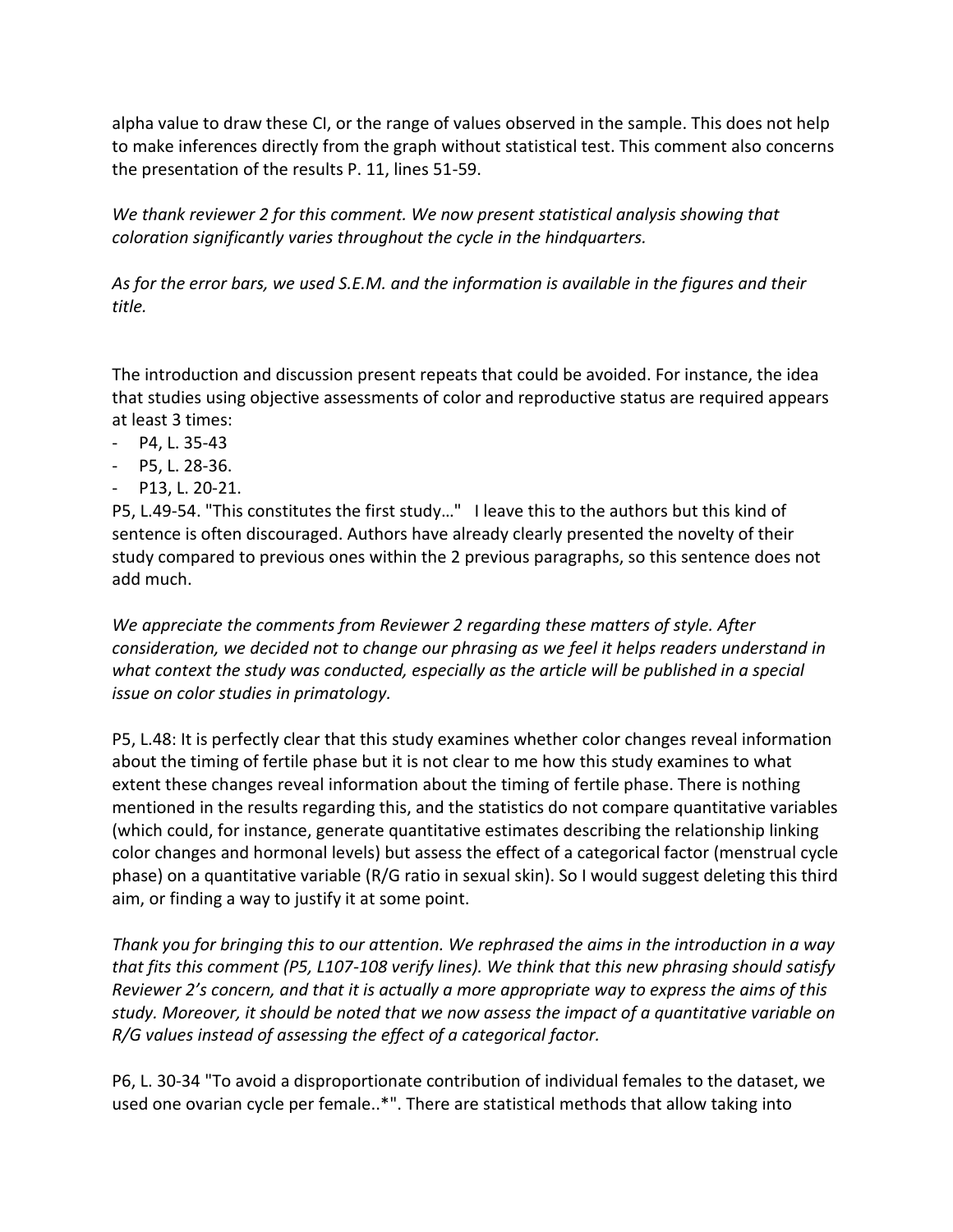account repeated measures per individual in an observational dataset (e.g. mixed-model procedures). The statistical approach used is correct, but does not exploit the full potential of the dataset. A great deal of efforts has been provided to use powerful methods (by combining endocrinological data with objective measures of color) in generating the data, but the statistical approach constrains to discard part of the dataset, and loses considerable power in analysing the remaining part… Which weakens the paper unnecessarily.

# *We thank Reviewer 2 for suggesting the use of this method. The change has been made (see our response to the editor for more details).*

P8, L. 20. There is no explanation of how the locations of the pixel areas were chosen, or why these particular areas were selected. Figure 1 shows where these areas are, but does not provide any explanation of how the dashed lines were used to locate an area. That would be interesting because I suspect these areas may be difficult to locate depending on the angle of your photo. And with respect to this latter point, the methods do not provide any precisions regarding the angle of the shots, and whether any precautions were taken to minimize this possible bias.

# *More information regarding the selection of the pixel areas and the precautions taken to minimize bias is now provided in the method section (P6 L131-132, P8 L162-171).*

There is no assessment of the error measure of the R/G ratio in the pictures: what is the mean variation of the R/G ratio between pictures of the same subject in the same location (i.e. face or hindquarters)? Such measure is essential to interpret the results of this type of methodological design, especially for the hindquarters, which seem to show a great deal of inter-individual variations. And providing evidence for a relatively low error measure would be a convincing argument to conclude that "your method measures color accurately" (P.8, L.7) (probably more than the one used here).

# *As mentioned in our comments to the editor, we do not have the data necessary to verify the measure error of our method as we did not collect more than one image per day per female for each region.*

P14, l. 27-33. Some sexual swellings appear to be much more complex in terms of their signalling content than just expressing information about the timing of the fertile periods, e.g. the gradual signal hypothesis (Nunn 1999). It is unclear whether the color changes of the macaque faces are gradual, and more generally if the signal content of (some) sexual swellings and macaque facial skin are close (except for the signaling of the fertile period). So it is difficult (and it may well even be wrong) to state "If facial skin color does act as a visual signal of the timing of the fertile phase, it remains unclear why rhesus macaques have secondarily lost sexual swellings in their evolution, only to express the information it usually contains with a different signal".